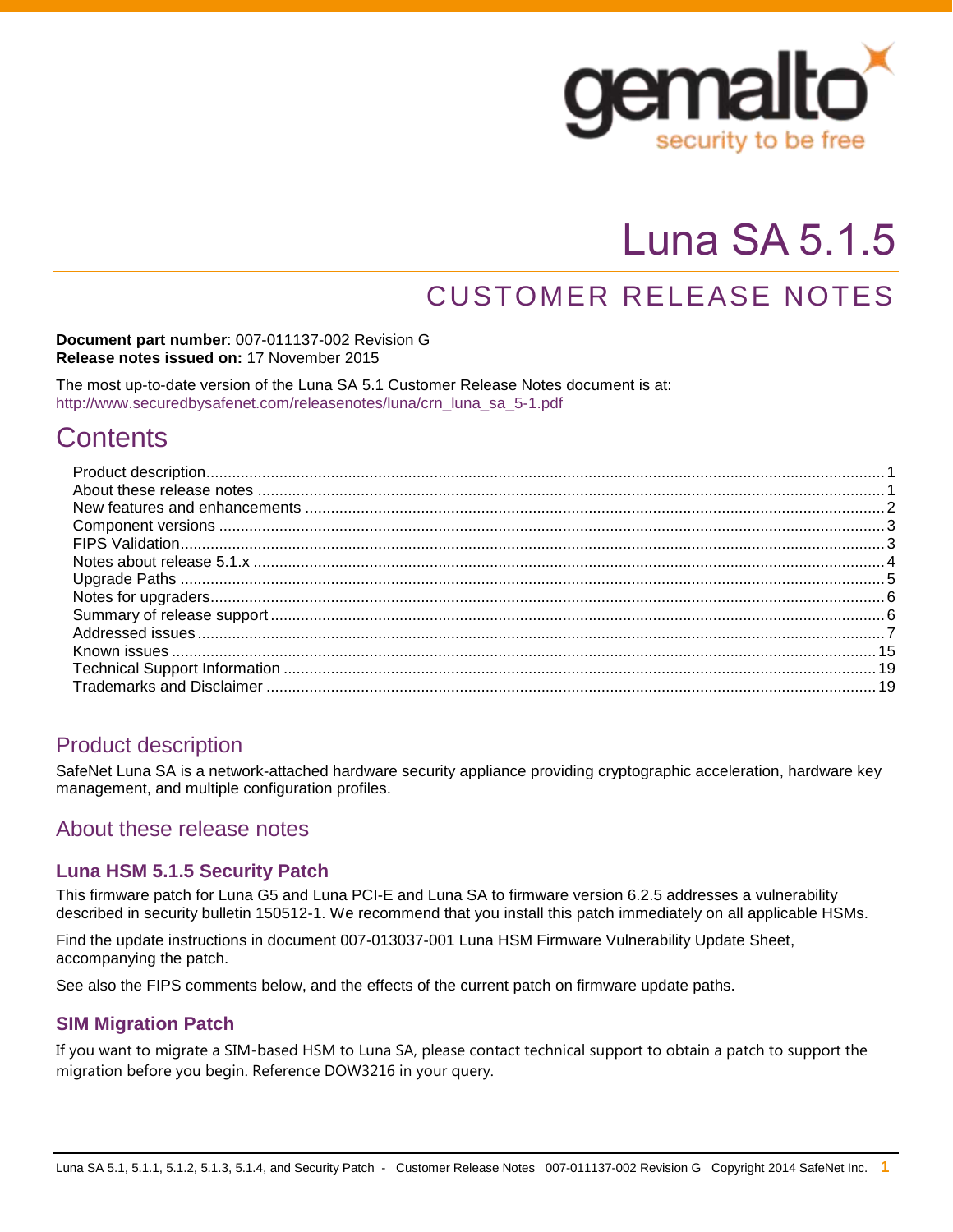#### **Luna SA 5.1.4**

Luna HSM 5.1.4 is a Luna SA-only release, 630-010165-017, which includes the previous 5.1.x releases and patches.

#### **Fixing BASH-related vulnerabilities**

In light of the recent BASH-related vulnerabilities (known as Shellshock/Aftershock/Bashdoor) covered within CVE-2014- 6271, CVE-2014-6277, CVE-2014-6278, CVE-2014-7169, CVE-2014-7186, and CVE-2014-7187, SafeNet has developed and tested Luna SA software updates to address all of the listed vulnerabilities.

See HSMAN-125 in the Luna SA Addressed Issues table.

#### **Luna SA 5.1.3**

(Limited distribution)

#### **Luna SA 5.1.2**

Fix for Luna SA NTLS crash problem.

#### **Luna SA 5.1.0 and 5.1.1**

Applies to Luna SA 5.1 (appliance and client) and the Luna SA 5.1.1 patch (client only). The issues that apply to the 5.1.1 release are listed in separate tables in the "Known issues" and "Addressed Issues" sections below.

#### *Reason for this revision*

This document has been revised to address issue **LHSM-9897: WebHelp does not work with IE 11 and Chrome 30+**. See ["Addressed issues"](#page-6-0) on page [7](#page-6-0) for more information.

#### *Applying the 5.1.1 Luna SA client patch*

The 5.1.1 client update fixes some HA-related issues that exist in the 5.1 client software. If you are using your Luna SA appliances in HA mode, it is highly recommended that you install this update.

The update, including update instructions, is available for download. The release 5.1 client must be installed before you can apply the update.

| <b>Luna SA Version</b> | <b>Reason for Update</b>                                                                                                                                                                                                                              |
|------------------------|-------------------------------------------------------------------------------------------------------------------------------------------------------------------------------------------------------------------------------------------------------|
| 5.1.4                  | Fix for BASH vulenarabilities (Shellshock)<br>$\bullet$                                                                                                                                                                                               |
| 5.1.3                  | (Limited distribution)<br>$\bullet$                                                                                                                                                                                                                   |
| 5.1.2                  | Fix for appliance NTLS crash<br>$\bullet$                                                                                                                                                                                                             |
| 5.1.1                  | HA-related bug fixes (client-only patch)<br>$\bullet$                                                                                                                                                                                                 |
| 5.1                    | Numerous bug fixes<br>$\bullet$<br>Introduction of the entry-level Luna SA-1700<br>$\bullet$<br>SIM key migration from Luna SA 4 via the Luna Dock2 card reader<br>$\bullet$                                                                          |
| 5.0                    | New internal HSM (the SafeNet Luna K6 card)<br>٠<br>Completely new appliance, with redundant, "hot-swappable" power supplies,<br>$\bullet$<br>removable/replaceable chassis fans, Emergency Decommission button, Gigabit Ethernet, three<br>USB ports |
|                        | Secure Transport Mode – prevents interference while appliance is in transit<br>$\bullet$                                                                                                                                                              |
|                        | PKI and Key migration<br>$\bullet$                                                                                                                                                                                                                    |
|                        | All sensitive cryptographic operations (such as NTLS) can take place inside the HSM (user<br>$\bullet$<br>configurable)                                                                                                                               |
|                        | Remote system logging – Luna SA can be configured to transfer all logs to another server for<br>$\bullet$<br>collection, parsing, and automatic notifications                                                                                         |

## <span id="page-1-0"></span>New features and enhancements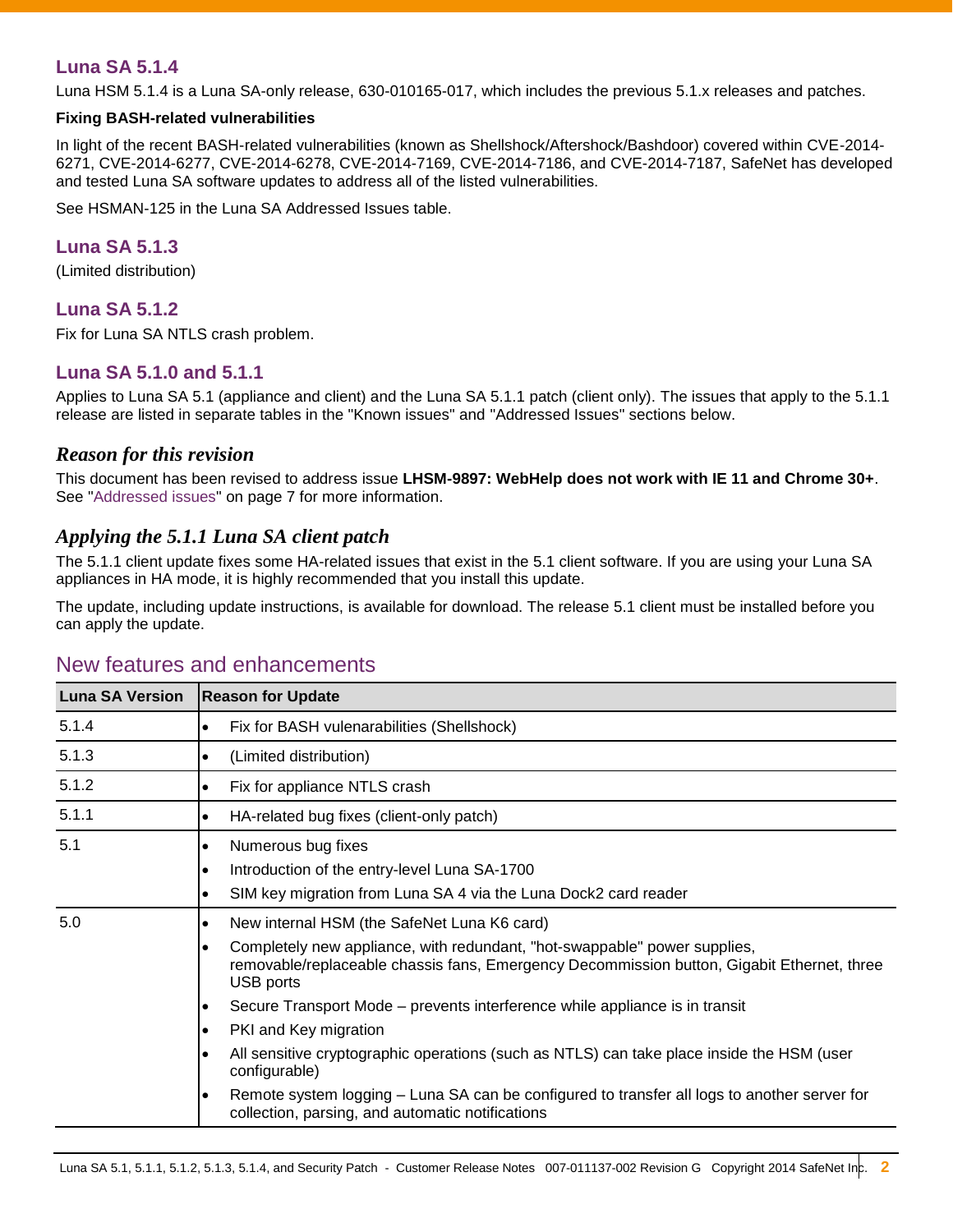## <span id="page-2-0"></span>Component versions

| <b>Component</b>                                                 | <b>Version</b> |
|------------------------------------------------------------------|----------------|
| HSM:                                                             | K <sub>6</sub> |
| Appliance                                                        | 5.1.4          |
| <b>HSM Firmware:</b>                                             | $6.2.5*$       |
| Luna Remote Backup HSM                                           | 6.0.8          |
| Luna G5 (for PKI bundle)                                         | 6.0.8          |
| PED Workstation software (requires Remote PED) [optional]        | 1.0.5          |
| Luna PED2 (local only)                                           | 2.4.0          |
| Luna PED2 Remote (requires PED workstation s/w on PC) [optional] | 2.4.0          |
| <b>IKey</b>                                                      | 1000           |
| Client                                                           | 5.1 or 5.1.1   |

(\* Formerly 6.2.1; see section "Luna HSM 5.1 Security Patch", above.)

## <span id="page-2-1"></span>FIPS Validation

Some organizations require that their HSMs be validated by the Cryptographic Module Validation Program (CMVP) to conform to the Federal Information Processing Standards (FIPS) Security Requirements for Cryptographic Modules. If you require FIPS-validated HSMs, refer to the following sections for the FIPS-validation status of the products supported by Luna HSM 5.2.x at the time of this document's release.

For the most up-to-date information, refer to the following web sites or contact SafeNet Customer Support at [support@safenet-inc.com](mailto:support@safenet-inc.com) to determine when a particular version of a Luna HSM receives FIPS validation:

- Modules in Process: <http://csrc.nist.gov/groups/STM/cmvp/documents/140-1/140InProcess.pdf>
- Completed Validations Vendor List: <http://csrc.nist.gov/groups/STM/cmvp/documents/140-1/1401vend.htm>

#### *Luna SA and Luna PCI-E*

The SafeNet Luna K6 (PCIe) HSM with firmware version 6.2.1 or 6.2.5, used inside the Luna SA and alone as Luna PCI-E, has received the following FIPS 140-2 validations:

- FIPS 140-2 Level 2 validation
	- certificate  $#$  1693 for f/w 6.2.1
	- new certs with new numbers covering f/w 6.2.5 expected shortly (in Coordination)
- FIPS 140-2 Level 3 validation
	- certificate  $# 1694$ ) for  $f/w 6.2.1$
	- new certs with new numbers covering f/w 6.2.5 expected shortly (in Coordination)

#### *Luna G5*

Luna G5 with firmware 6.2.3 (see note below about version 6.2.5) has received the following FIPS 140-2 certificates:

- FIPS 140-2 Level 2
	- certificate # 1958 update of existing cert now lists f/w 6.2.5
- FIPS 140-2 Level 3
	- certificate  $#$  1957 update of existing cert now lists f/w 6.2.5)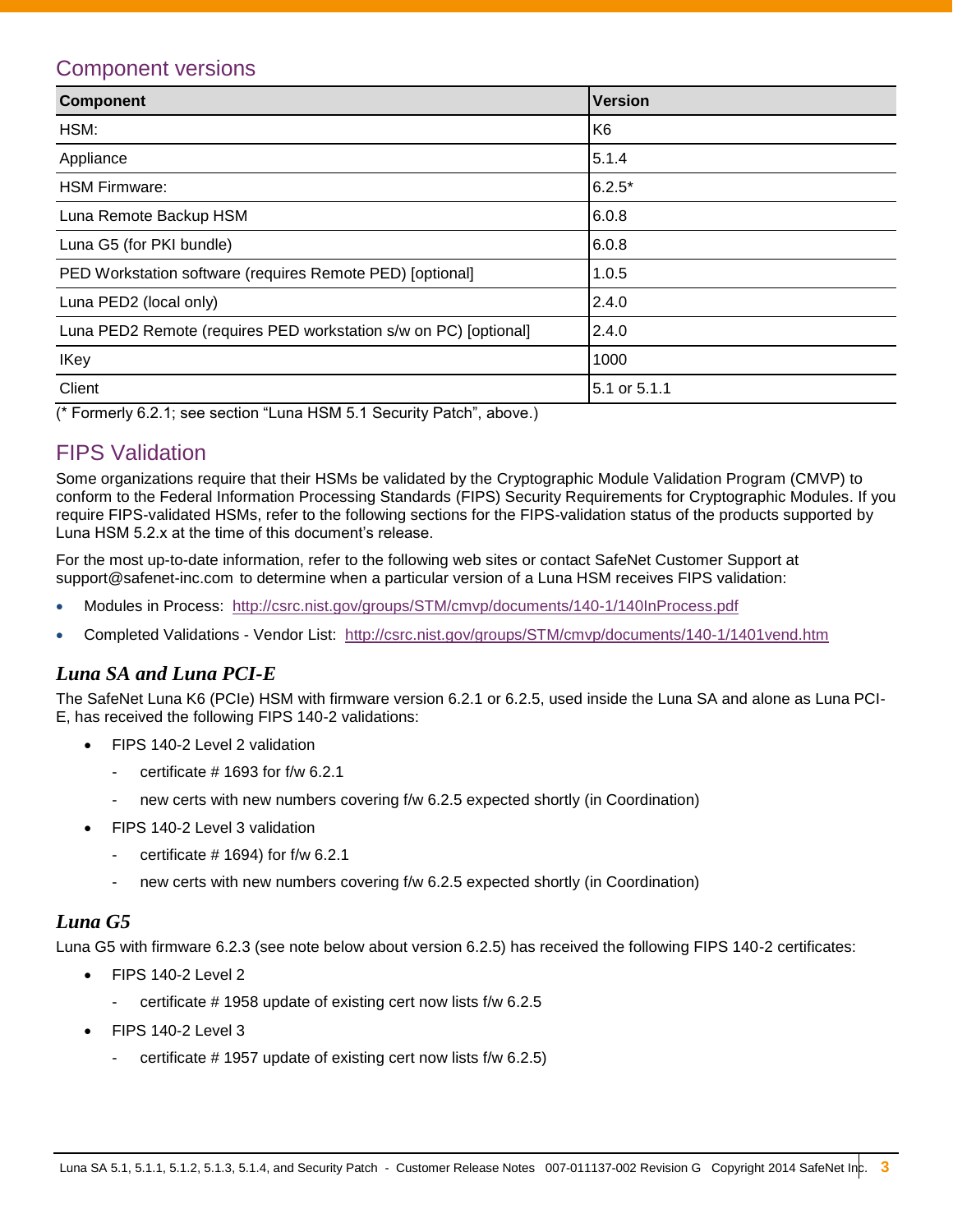#### **About Common Criteria**

Some organizations specify Common Criteria evaluation for equipment and systems that they deploy. We submit fewer products/versions for CC evaluation than we do for FIPS validation, due to relative demand, cost, and the much longer timeframes involved.

Completed CC evaluations: <http://www.commoncriteriaportal.org/products/>

## <span id="page-3-0"></span>Notes about release 5.1.x

#### **Java 7 support**

The Luna SA Java API now supports Java 5, 6, and 7.

#### **No Luna SX**

Luna SX is not tested with Luna SA 5.1.

#### **Utilities and sample code**

Utilities and sample code are provided for example purposes only, and are not intended or supported for use in production environments.

#### **Remote PED and Backup Not Virtual**

For the time being, the Luna SA Remote PED and Backup functions are not supported in virtualized environments (such as VMWare, XEN, Hyper-V, etc.). Remote PED, for example, is a USB device that must be controlled by a single instance of pedServer.exe. Efforts are ongoing with virtualization vendors to achieve standardized ways for connected USB devices that are not in the class HID (human interface device) to be allotted/shared/managed from a physical machine that hosts multiple virtual environments.

#### **Backup and Restore – difference in tracking object sizes**

The data structures used to represent objects in different firmware versions have different sizes. The following example shows the discrepancy between firmware 6.0.8 (on the Luna Backup HSM) and firmware 6.2.1 (on the K6 HSM inside Luna SA).

**1** Generate 120 RSA 2048 bit keys (60 pairs) on a Luna SA (firmware 6.2.1) partition. The storage reading of the partition is:

Total=102701, Used=101520, Free=1181

**1** Backup the keys to a Luna Backup HSM (G5, firmware 6.0.8). The storage reading of the Luna Backup HSM partition is:

Total=101520, Used=98940, Free=2580

**2** Restore the keys back to the SA. The storage reading of the partition is:

Total=102701, Used=101520, Free=1181

In the rare situation where the partition on the Luna Backup HSM appears nearly full, if you attempt to restore onto a Luna SA HSM of the same nominal size, the Luna SA could say that it lacks sufficient space to perform the restore operation. The same absolute size of data appears to take more space because the firmware 6.2.1 Luna SA tracks object sizes using more parameters than did the firmware 6.0.8 Luna Backup HSM.

There is no other negative impact on the backup/restore operations.

#### **Legacy HSM firmware**

Luna SA 5 includes firmware 4.8.6 image for token HSMs. If you intend to migrate the contents of your G4 token HSMs to Luna SA 5.1 partitions, first perform the firmware update of each token. If you intend to continue using your G4 token HSMs (Luna CA4), then do not update their firmware, and instead leave them at firmware version 4.6.8.

Migration is a one-way operation. You cannot "restore" objects from a Luna SA 5.x partition to a legacy token.

See also "M of N" below if you are migrating.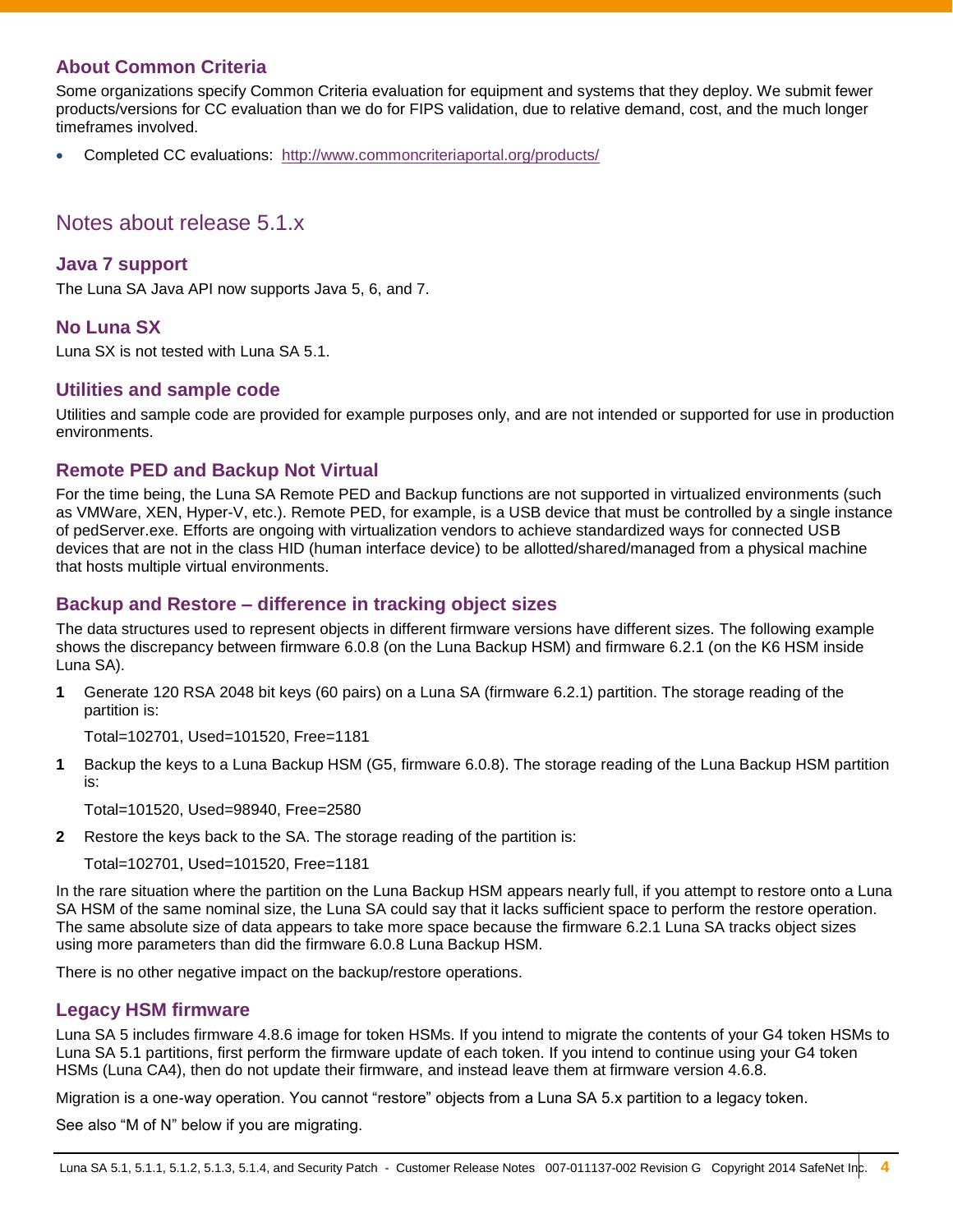## <span id="page-4-0"></span>Upgrade Paths

This section shows the upgrade paths permitted for each revision, starting with the most recent.

#### **Upgrade Paths for Security Patch**

The security patch has specific previous firmware versions from which patch updates can be directly installed. Once the patch is installed, you can update only to a firmware version that is also secured by the equivalent patch. See tables below.

#### *Upgrade Paths for Secure Firmware*

The following upgrade paths are available in this patch. If your HSM is at a lower software or firmware version than those indicated in the "current software version" and "current firmware version" columns, upgrade to an indicated current version, and then apply the secure patch.

| <b>Software Version/Release FW</b> | Available FW Releases | <b>IRecommended FW</b> | <b>FIPS Target</b> |
|------------------------------------|-----------------------|------------------------|--------------------|
| 5.1/6.2.1                          | 6.2.1                 | 6.2.5                  | Validated          |

**Note:** If you have a PKI bundle including a Luna SA and an attached Luna G5 running in PKI mode, often the Luna G5 has earlier firmware than the Luna SA. Upgrade the Luna SA first, following the above upgrade paths. Then, when you upgrade the firmware on the associated Luna G5, the Luna G5 upgrades to the same firmware version as is installed on the Luna SA.

#### **Figure 1: Firmware Upgrade Paths Diagram**

5.1 O 
$$
\longrightarrow
$$
 O<sup>6.10.9</sup>  
6.2.5

#### **Upgrade Paths for 5.1.4**

Upgrade to version 5.1.4 from Luna SA 5.1.x. No upgrade path is provided from previous-generation Luna SA products.

| <b>Component</b>   | <b>IFrom version</b>                          | <b>'To version</b> |
|--------------------|-----------------------------------------------|--------------------|
| Appliance software | $\vert 5.1.0, 5.1.2, \text{ or } 5.1.3 \vert$ | 5.1.4              |

#### **Upgrade Paths for 5.1.0 or 5.1.1**

Upgrade to this version from either Luna SA 5.0 or Luna SA 5.0.1. No upgrade path is provided from previous-generation Luna SA products.

| <b>Component</b>   | <b>IFrom version</b> | To version |
|--------------------|----------------------|------------|
| Client software    | 5.0 or 5.0.1         | I5.1       |
| Appliance software | 5.0 or 5.0.1         | 15.1       |
| HSM firmware       | 6.0.8 or 6.1.6       | 6.2.1      |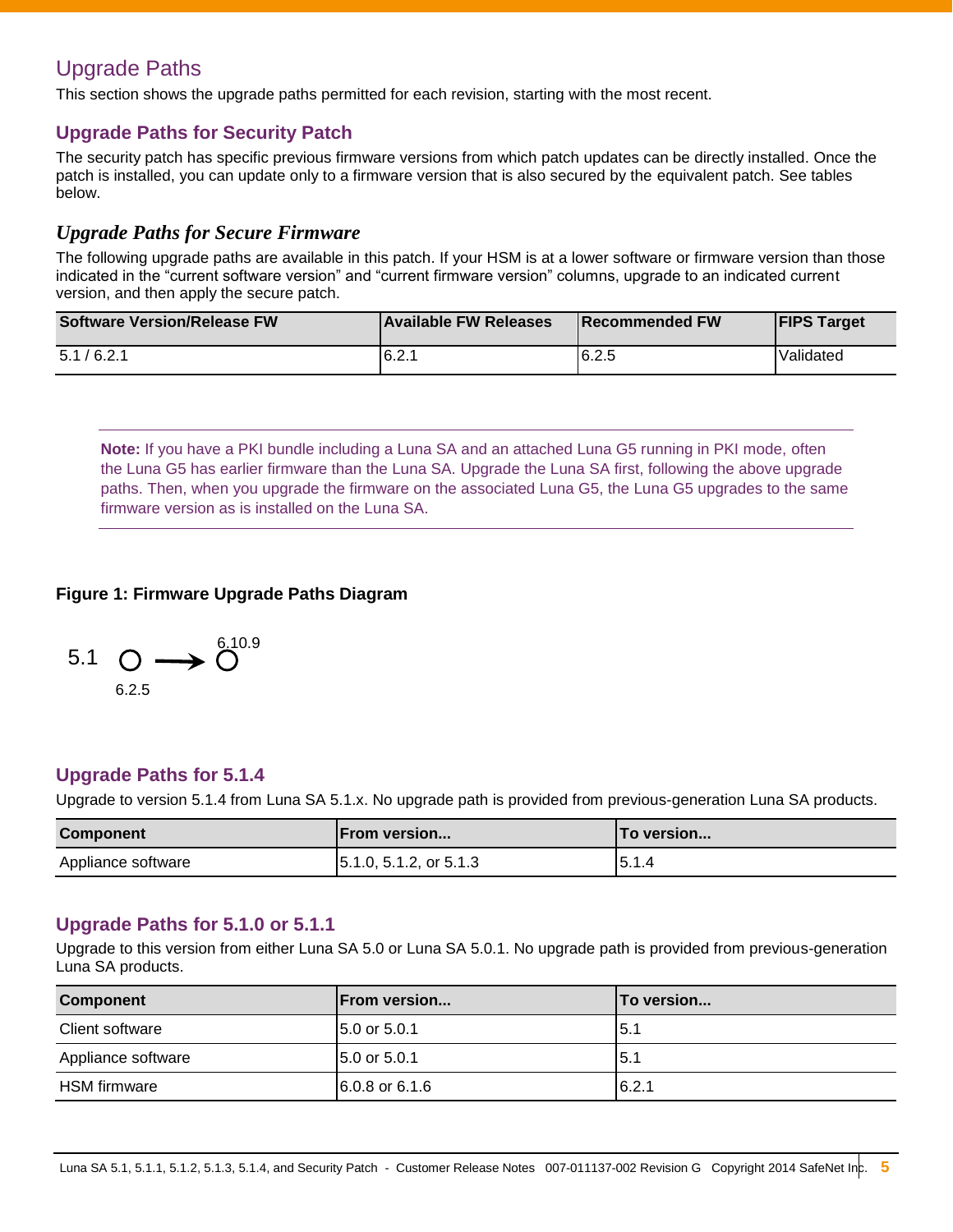## <span id="page-5-0"></span>Notes for upgraders

All of the concepts described in this section are explained in much greater detail in the Luna SA Help (on the Documentation CD that came with your Luna SA 5.1 appliance.

#### **Domains**

In earlier Luna SA versions, the cloning domain was a single HSM-wide secret, regulating cloning between HSMs with identical domains (same red PED Key). In Luna SA 5.x, it is possible to apply domains independently to HSM Partitions. A Luna SA with 20 partitions could therefore have twenty different domains.

#### **MofN**

In earlier Luna SA versions (4.x, as well as other legacy HSM products) MofN split-knowledge, multi-person access control was an additional secret, optionally applied at initialization time, and requiring a set of green PED Keys. The MofN secret (if invoked) applied to the entire HSM, and could be cached and cloned independently of the blue key (SO) and black key (Partition User/Owner) secrets. MofN was a command-line option for the HSM initialization command.

With Luna SA 5, MofN splitting is applied (optionally) to the individual authentication secrets (any of the blue, black, red, orange, or purple keys) and is an individual choice during PED interaction – no command-line involvement. Thus you can choose to split (MofN) any of the individual secrets associated with your HSM, and not others, at your discretion, on the same HSM. Because MofN is now a PED-only interaction, Luna SA 5.x no longer has the legacy concepts of separate MofN activation or of MofN cloning.

#### **PKI**

You can use a Luna CA4 token (in a Luna DOCK 2 card reader, connected to the USB port of the appliance) with Luna SA 5.1. From your client's perspective, it appears as another slot.

#### **Performance**

Luna SA 5.1 requires that at least 50 software threads be run against the HSM for maximum performance. This differs from the previous generation Luna SA, which required only ten threads to fully exercise the HSM.

#### <span id="page-5-1"></span>Summary of release support

Any Windows or Linux version listed as supporting Luna SA 5 in the following table is also supported if used under VMWare, XEN, or Microsoft HyperV virtualization environments. Other operating systems are not currently tested with Luna SA 5 client software in a virtualized environment.

| <b>Operating System</b> | O/S kernel architecture | 32-bit library | 64-bit library |
|-------------------------|-------------------------|----------------|----------------|
| Windows Server 2003 SP2 | 32 bit                  | Yes            | No             |
|                         | 64 bit                  | Yes            | Yes            |
| Windows Server 2008 R2  | 32 bit                  | No             | No             |
|                         | 64 bit                  | <b>No</b>      | Yes            |
| Solaris 9 SPARC         | 32 bit                  | Yes            | No             |
|                         | 64 bit                  | Yes            | Yes            |
| Solaris 10 SPARC        | 32 bit                  | No             | No             |
|                         | 64 bit                  | Yes            | Yes            |
| Solaris 10 x86          | 32 bit                  | Yes            | No             |
|                         | 64 bit                  | Yes            | Yes            |
| AIX 5.3                 | 32 bit                  | Yes            | No             |
|                         | 64 bit                  | Yes            | Yes            |
| AIX 6.1                 | 32 bit                  | <b>No</b>      | No             |

#### **Luna SA 5.1 or 5.1.1 client software**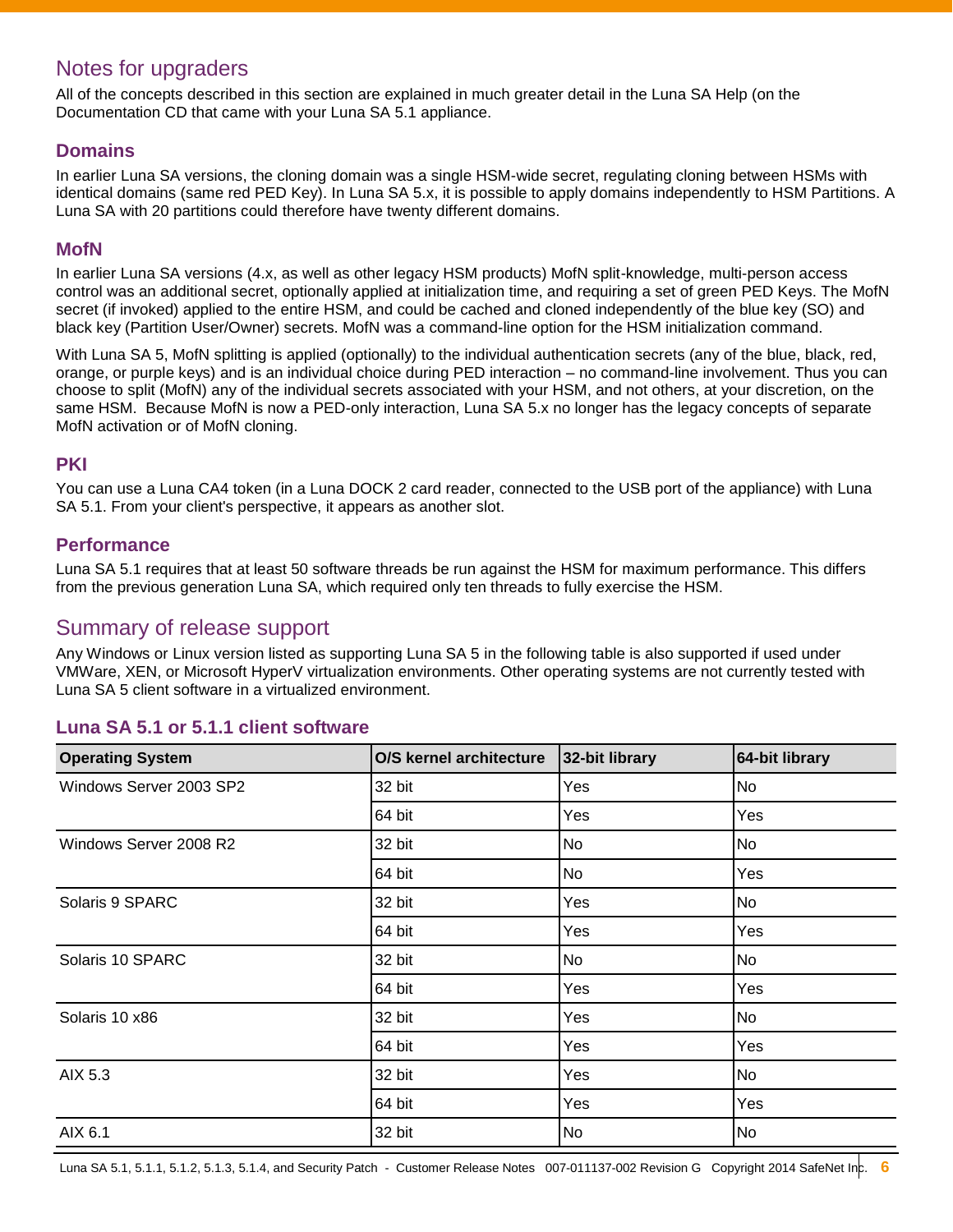|                                          | 64 bit | No  | Yes |
|------------------------------------------|--------|-----|-----|
| HP-UX 11i PA-RISC                        | 32 bit | No  | No  |
|                                          | 64 bit | Yes | Yes |
| HP-UX 11i V2 Itanium                     | 32 bit | No  | No  |
|                                          | 64 bit | Yes | Yes |
| HP-UX 11i V3 Itanium                     | 32 bit | No  | No  |
|                                          | 64 bit | Yes | Yes |
| Redhat Enterprise Linux 5                | 32 bit | Yes | No  |
|                                          | 64 bit | Yes | Yes |
| Redhat Enterprise Linux 6                | 32 bit | Yes | No  |
|                                          | 64 bit | Yes | Yes |
| SUSE Linux Enterprise Server 10 Power PC | 32 bit | No  | No  |
|                                          | 64 bit | Yes | Yes |
| SUSE Linux Enterprise Server 11          | 32 bit | No  | No  |
|                                          | 64 bit | Yes | Yes |

#### **Remote PED Server OS Support**

The 32-bit app will run on a 64-bit OS for all supported operating systems.

| <b>OS</b>                          | Driver    | <b>App</b> |
|------------------------------------|-----------|------------|
| Windows 2003 Standard / Enterprise | 32/64 bit | 32/64 bit  |
| Windows 2008 R2                    | 64 bit    | 64 bit     |
| Windows XP                         | 32/64 bit | 32/64 bit  |
| Windows 7                          | 32/64 bit | 32/64 bit  |

#### **Firmware versions**

#### *Supported firmware versions*

| <b>HSM/Token</b>                          | Luna SA Version |       |
|-------------------------------------------|-----------------|-------|
|                                           | 5.0/5.0.1       | I5.1  |
| Luna SA KeyCard firmware                  | 6.0.8/6.1.6     | 6.2.1 |
| Luna SA (G3 and G4) Backup Token firmware | 6.0.8           | 6.0.8 |

## <span id="page-6-0"></span>Addressed issues

#### <span id="page-6-1"></span>**Issue severity**

The following table defines the severity of the known and addressed issues listed in the tables above.

| <b>Priority</b> | <b>Classification</b> | <b>IDefinition</b>               |
|-----------------|-----------------------|----------------------------------|
|                 | <b>Critical</b>       | INo reasonable workaround exists |
| н               | High                  | Reasonable workaround exists     |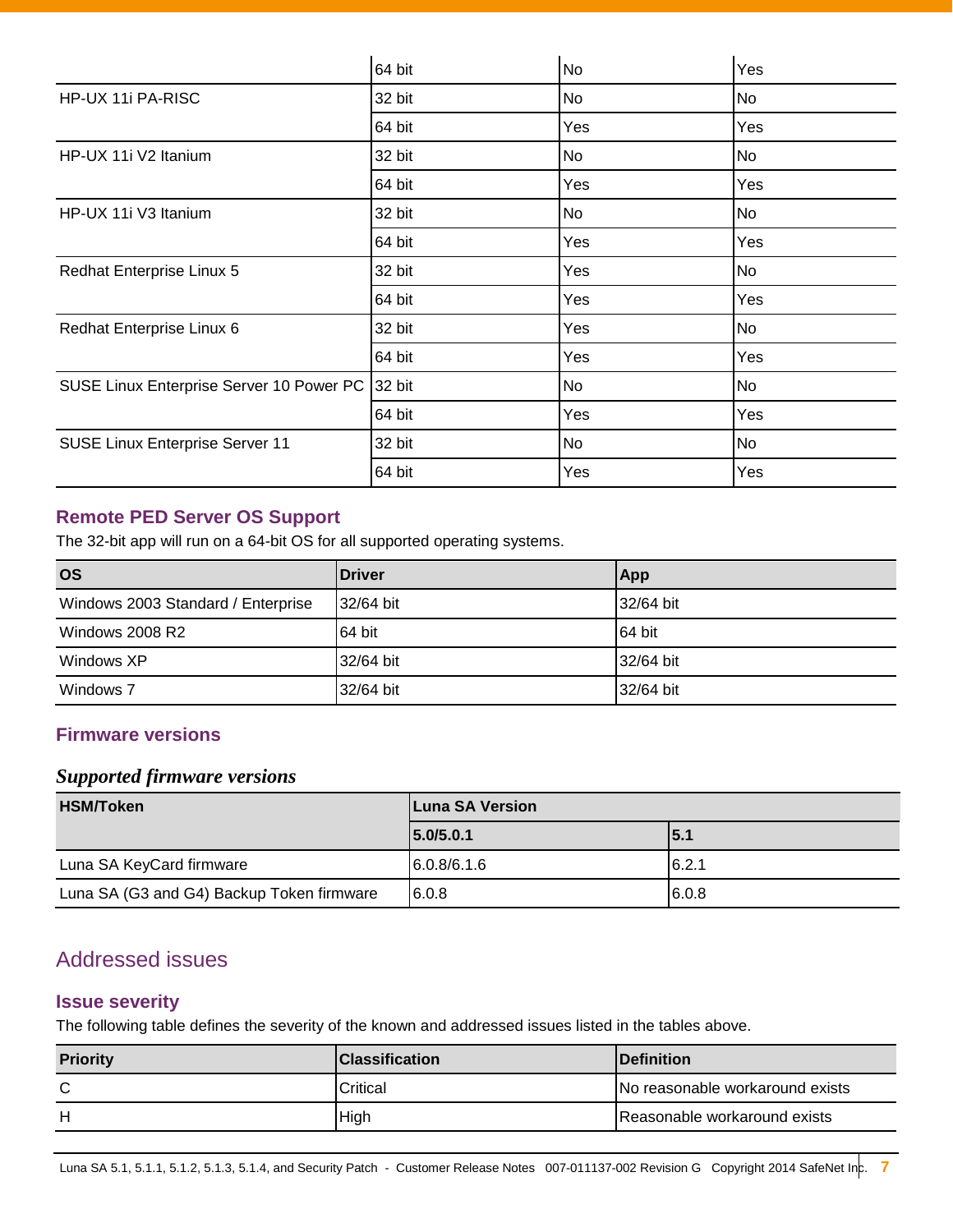| M | <b>Medium</b> | Medium level priority problems |
|---|---------------|--------------------------------|
|   | Low           | Lowest level priority problems |

#### **Disclaimer**

Although we have attempted to make this document as complete, accurate, and useful as possible, we cannot guarantee it contents. Errors or omissions will be corrected, as they are identified, in succeeding releases of the product.

The following tables list the issue addressed in the 5.1.x releases. Separate tables are provided for release 5.1, 5.1.1, and release 5.1.4. See ["Issue severity"](#page-6-1) above for a description of the severity code assigned to an issue.

#### **Issues addressed in the Luna SA 5.1.4 client patch**

| <b>Issue</b>                                         | <b>Severity</b> | <b>Synopsis</b>                                                                                                                                               |
|------------------------------------------------------|-----------------|---------------------------------------------------------------------------------------------------------------------------------------------------------------|
| (HSMAN-125 Update<br>for Shellshock<br>vulnerability |                 | <b>Problem:</b> BASH-related vulnerabilities are reported as CVE-2014-6271, CVE-2014-<br>6277, CVE-2014-6278, CVE-2014-7169, CVE-2014-7186, and CVE-2014-7187 |
|                                                      |                 | <b>Resolution:</b> Luna HSM 5.1.4 fixes the vulnerability as a field update, and in all 5.x<br>versions shipped from the factory.                             |

#### **Issues addressed in the Luna SA 5.1.1 client patch**

| <b>Issue</b>                                                                                            | <b>Severity</b> | <b>Synopsis</b>                                                                                                                                                                                                                                                         |
|---------------------------------------------------------------------------------------------------------|-----------------|-------------------------------------------------------------------------------------------------------------------------------------------------------------------------------------------------------------------------------------------------------------------------|
| (153050) Error when<br>using ssh on a 64-bit<br>HPUX IA V2 client                                       | ΙM              | <b>Problem:</b> The following error is displayed when attempting to use ssh on a 64-bit<br>HPUX IA V2 client:<br>/usr/lib/hpux64/dld.so: Unsatisfied code symbol 'seteuid' in load module './ssh'.<br><b>Fixed:</b> This issue has been fixed in the 5.1.1 Luna client. |
| (151610) Error when<br>performing load<br>balancing operations<br>when HA Sync is<br>disabled.          | lΗ              | Problem: The following error is displayed when attempting to perform load balancing<br>operations with HA Sync disabled:<br>Error 0x82 (CKR_OBJECT_HANDLE_INVALID)<br><b>Fixed:</b> This issue has been fixed in the 5.1.1 Luna client                                  |
| (150967) Unable to<br>create an HA group<br>on 32-bit HPUX PA-<br>RISC client running on<br>a 64-bit OS | Iн              | <b>Problem:</b> Unable to create an HA group on a 32-bit HPUX PA-RISC client running on<br>a 64-bit OS.<br><b>Fixed:</b> This issue has been fixed in the 5.1.1 Luna client.                                                                                            |

#### **Issues addressed in Luna SA 5.1**

| <b>Issue</b>                                                               | <b>Severity</b> | <b>Synopsis</b>                                                                                                                                                                                                                                                                |
|----------------------------------------------------------------------------|-----------------|--------------------------------------------------------------------------------------------------------------------------------------------------------------------------------------------------------------------------------------------------------------------------------|
| (LHSM-9897)<br>WebHelp does not<br>work with IE 11 and<br>Chrome $30+$     | M               | Problem: The product documentation (WebHelp) is displayed incorrectly, or not at all,<br>when browsed using Internet Explorer 11 or Google Chrome 30 and higher.                                                                                                               |
|                                                                            |                 | <b>Resolution:</b> The documentation has been rebuilt to fix this issue, and is available for<br>download. Contact SafeNet Technical Support for more information.                                                                                                             |
| (143883) Custom<br>upgrades only<br>available as post-<br>delivery add-ons | M               | <b>Problem:</b> In previous releases, any upgrades to the standard Luna SA configuration<br>(RAM, etc) had to be ordered separately and installed after the appliance was<br>delivered.                                                                                        |
|                                                                            |                 | <b>Fixed:</b> As of release 5.1 customers can specify custom upgrades as part of the<br>ordering process. The custom upgrades are factory installed and configured prior to<br>the appliance being shipped. For more information, please contact sales or customer<br>support. |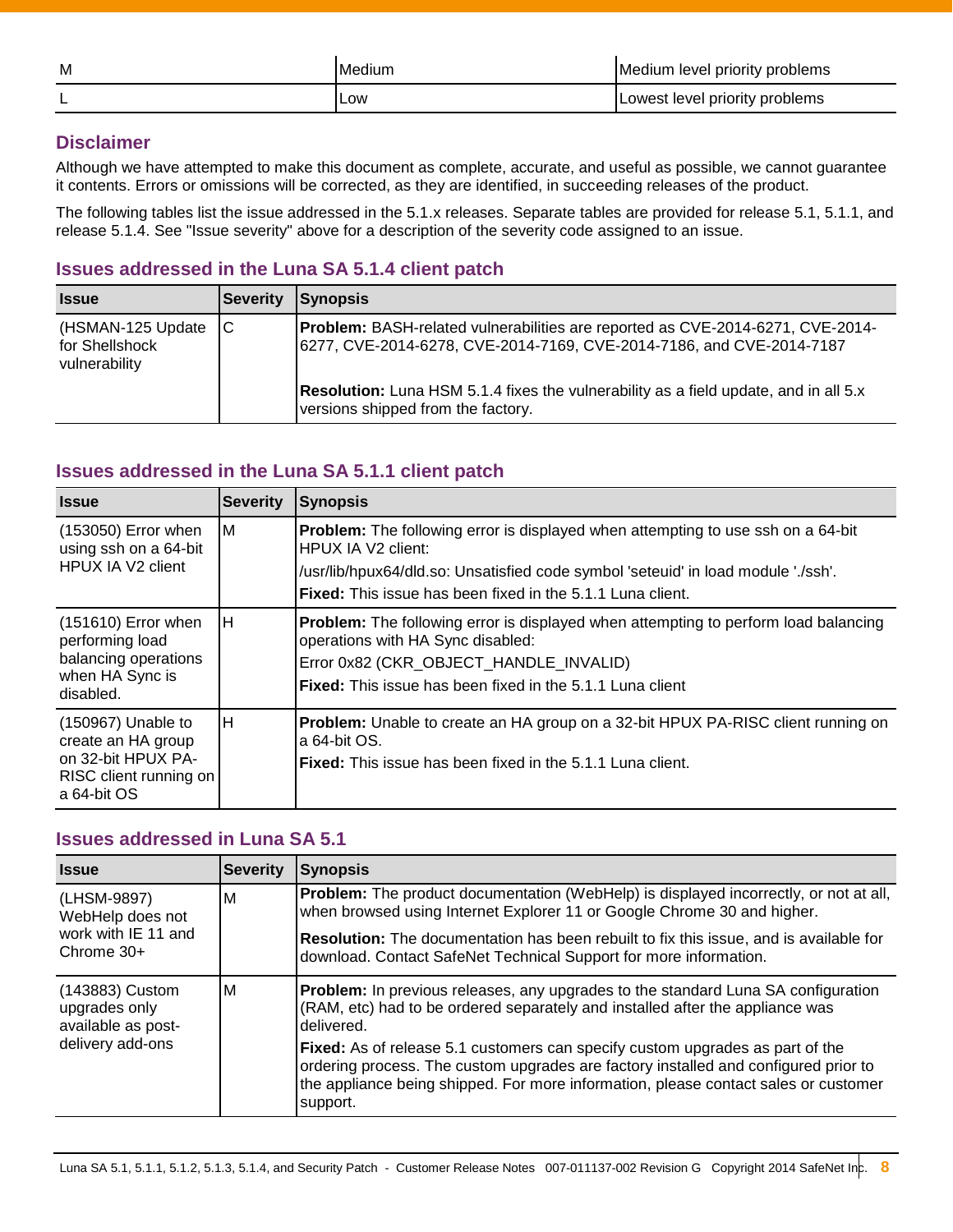| <b>Issue</b>                                                                                                      | <b>Severity</b> | <b>Synopsis</b>                                                                                                                                                                                                                                         |
|-------------------------------------------------------------------------------------------------------------------|-----------------|---------------------------------------------------------------------------------------------------------------------------------------------------------------------------------------------------------------------------------------------------------|
| (142495) CA4 PKI<br>bundle predeployed<br>with MofN on SA4<br>can't be used on SA5<br>as PKI bundle               | H               | Problem: CA4 PKI bundle predeployed with MofN enabled on Luna SA 4 cannot be<br>used on Luna SA 5.<br>Fixed: This problem has been fixed in this release.                                                                                               |
| (139623)<br>PE1746Enabled flag<br>no longer required in<br>Chrystoki.conf                                         |                 | Problem: Since PE1746 is enabled by default, the PE1746Enabled flag is no longer<br>required in the Chrystoki.conf file.<br>Fixed: The flag has been removed from the Chrystoki.conf file.                                                              |
| (139190) CSP/KSP<br>key counter support                                                                           | L               | Problem: The Luna CSP/KSP does not support key counting.<br>Fixed: CSP/KSP key counting support has been added in this release.                                                                                                                         |
| (139187) CSP/KSP<br>OAEP padding<br>support                                                                       | L               | Problem: The Luna CSP/KSP does not support OAEP padding.<br>Fixed: OAEP padding support has been added in this release.                                                                                                                                 |
| (138607) cmu<br>enhancements                                                                                      |                 | Problem: The cmu utility needs to be enhanced to ensure compatibility with third-<br>party software.<br>Fixed: cmu has been enhanced to fix compatibility issues. See the help for details.                                                             |
| (138523) NTLS "Keys<br>in Hardware" fails if<br>activation policy for<br>the "Cryptoki User"<br>partition is "On" | M               | Problem: If the activation policy for the "Cryptoki User" partition is "On", then the<br>"Keys in Hardware" feature will fail.<br>Fixed: This problem has been fixed in this release.                                                                   |
| (138504) Sample<br>Chrystoki.conf file for<br>enabling cklog on<br>HPUX is incorrect                              | M               | Problem: The sample Chrystoki.conf file describing how to enable cklog on HPUX is<br>incorrect and does not work.<br>Fixed: This problem has been fixed in this release.                                                                                |
| (138245) No way to<br>determine current<br>setting for NTLS keys<br>in HW                                         | M               | Problem: None of the available NTLS commands provide information for the current<br>NTLS keys in HW setting.<br>Fixed: The ntls show command now provides this information.                                                                             |
| (137125) Cannot<br>Import/export<br>configuration<br>information to/from<br>Luna Remote Backup<br>Token           | H               | Problem: Cannot Import/export configuration information to/from a Luna Remote<br>Backup Token<br>Fixed: Import/export of configuration information to/from a Luna Remote Backup<br>Token is now supported.                                              |
| (135531) Slot order<br>incorrect (vtl listslot or<br>ckdemo)                                                      | H               | Problem: The slot list displayed using vtl slotlist or ckdemo places the LunaNet slots<br>after the Luna UHD slots. LunaNet slots should appear first.<br>Fixed: The LunaNet slots are now enumerated before the Luna UHD slots.                        |
| (131906) SSH keys<br>not unique on different<br>Luna SAs                                                          | M               | Problem: The SSH keys are set to a factory default, resulting in the keys being the<br>same on all new Luna SA 5 platforms.<br>Fixed: The SSH keys are no longer set at the factory, but are now set during<br>customer personalization of the Luna SA. |
| (130451) KCDSA<br>capability is included<br>by default, although it<br>is now an orderable<br>option              | M               | Problem: KCDSA capability is included by default, although it should be included only<br>if ordered as an upgrade option.<br>Fixed: KCDSA capability is now included only if ordered.                                                                   |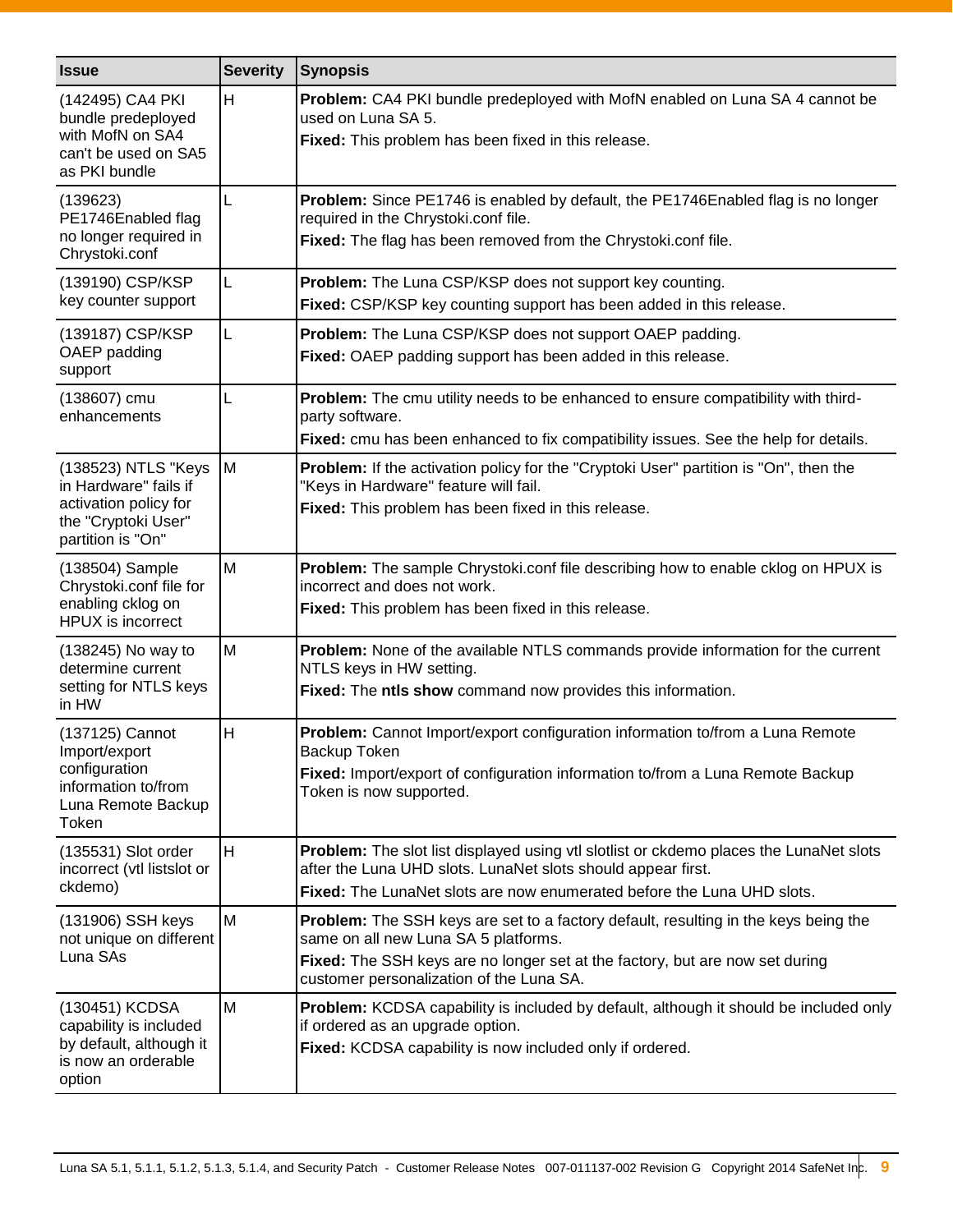| <b>Issue</b>                                                                                       | <b>Severity</b> | Synopsis                                                                                                                                                                                                                                                                                                                                                                                                                                                                                                                                                                                                                                                                                                                                                                                                                                                                                                                                                                                                                                                                                                                                                                                                                                                                                                                                                                                                                                                                                                                                         |
|----------------------------------------------------------------------------------------------------|-----------------|--------------------------------------------------------------------------------------------------------------------------------------------------------------------------------------------------------------------------------------------------------------------------------------------------------------------------------------------------------------------------------------------------------------------------------------------------------------------------------------------------------------------------------------------------------------------------------------------------------------------------------------------------------------------------------------------------------------------------------------------------------------------------------------------------------------------------------------------------------------------------------------------------------------------------------------------------------------------------------------------------------------------------------------------------------------------------------------------------------------------------------------------------------------------------------------------------------------------------------------------------------------------------------------------------------------------------------------------------------------------------------------------------------------------------------------------------------------------------------------------------------------------------------------------------|
| (129035) Setting or<br>changing the time<br>requires SO login                                      | M               | Problem: You must login as the security officer to set or change the time.                                                                                                                                                                                                                                                                                                                                                                                                                                                                                                                                                                                                                                                                                                                                                                                                                                                                                                                                                                                                                                                                                                                                                                                                                                                                                                                                                                                                                                                                       |
|                                                                                                    |                 | Fixed: SO login is no longer required to set or change the time.                                                                                                                                                                                                                                                                                                                                                                                                                                                                                                                                                                                                                                                                                                                                                                                                                                                                                                                                                                                                                                                                                                                                                                                                                                                                                                                                                                                                                                                                                 |
| (126679) The<br>server.pem file is<br>accessible only by the<br>admin user that<br>created it      | M               | <b>Problem:</b> Running the sysconf regencert command creates a server.pem file in the<br>home directory of the (admin role) user that created it. This file is not accessible to<br>other admin role users, preventing them from creating clients.<br>Fixed: All admin role users can now access the server.pem file.                                                                                                                                                                                                                                                                                                                                                                                                                                                                                                                                                                                                                                                                                                                                                                                                                                                                                                                                                                                                                                                                                                                                                                                                                           |
| (126478) ARIA key<br>generation<br>mechanisms have<br>incorrect<br>implementation                  | H               | Problem: The ARIA key generation mechanisms were implemented incorrectly in<br>firmware 6.0.8 and earlier.<br>The following mechanisms were not implemented correctly:<br>#define CKM_ARIA_ECB 0x00000561<br>#define CKM_ARIA_CBC 0x00000562<br>#define CKM_ARIA_MAC 0x00000563<br>#define CKM_ARIA_MAC_GENERAL 0x00000564<br>#define CKM_ARIA_CBC_PAD 0x00000565<br>#define CKM ARIA ECB ENCRYPT DATA 0x00000566<br>#define CKM_ARIA_CBC_ENCRYPT_DATA 0x00000567<br>Fixed: Fixed in firmware 6.2.1. Any ARIA keys that have been generated or derived<br>on any firmware version are still valid and can continue to be used with any firmware.<br>Any data, however, that was signed/encrypted/wrapped using the older firmware must<br>be resigned, re-encrypted, re-wrapped with the new firmware.<br>To support migration, the following mechanisms are included in firmware 6.2.1. They<br>use the incorrect implementation and can be used to migrate from the old (incorrect)<br>implementation to the new (correct) implementation.<br>#define CKM_ARIA_L_ECB (CKM_VENDOR_DEFINED + 0x130)<br>#define CKM_ARIA_L_CBC (CKM_VENDOR_DEFINED + 0x131)<br>#define CKM_ARIA_L_CBC_PAD (CKM_VENDOR_DEFINED + 0x132)<br>#define CKM_ARIA_L_MAC (CKM_VENDOR_DEFINED + 0x133)<br>#define CKM ARIA L MAC GENERAL (CKM VENDOR DEFINED + 0x134)<br>Note: These mechanisms can only be used for migration:<br>• The ECB, CBC, CBC_PAD mechanisms can only be used for decryption.<br>• The MAC and MAC_GENERAL can only be used to verify signatures. |
| (124524) Cannot                                                                                    | M               | Problem: The format of the EKU list returned by the Luna provider does not match                                                                                                                                                                                                                                                                                                                                                                                                                                                                                                                                                                                                                                                                                                                                                                                                                                                                                                                                                                                                                                                                                                                                                                                                                                                                                                                                                                                                                                                                 |
| integrate Luna                                                                                     |                 | what is expected by the Adobe SDK, preventing integration.                                                                                                                                                                                                                                                                                                                                                                                                                                                                                                                                                                                                                                                                                                                                                                                                                                                                                                                                                                                                                                                                                                                                                                                                                                                                                                                                                                                                                                                                                       |
| libraries with Adobe<br><b>SDK</b>                                                                 |                 | Fixed: The EKU list is now generated in the correct format.                                                                                                                                                                                                                                                                                                                                                                                                                                                                                                                                                                                                                                                                                                                                                                                                                                                                                                                                                                                                                                                                                                                                                                                                                                                                                                                                                                                                                                                                                      |
| (123422) Syslog<br>messages may not be<br>received under DISK<br><b>FULL: ALERT!</b><br>conditions | L               | <b>Problem:</b> In certain instances, messages are not received under a DISK FULL:<br>ALERT! condition.<br>Fixed: This problem has been fixed in this release.                                                                                                                                                                                                                                                                                                                                                                                                                                                                                                                                                                                                                                                                                                                                                                                                                                                                                                                                                                                                                                                                                                                                                                                                                                                                                                                                                                                   |
| (123171) Configured<br>log levels unclear                                                          | L               | Problem: The output of the syslog show command displays some configured log<br>levels as "*". The meaning of "*" is unclear.<br>Fixed: The following note has been added to the output of the syslog show<br>command: Note: '*' means all log levels.                                                                                                                                                                                                                                                                                                                                                                                                                                                                                                                                                                                                                                                                                                                                                                                                                                                                                                                                                                                                                                                                                                                                                                                                                                                                                            |
| (122822) Weak<br>defaults for NTP<br>autokey                                                       |                 | Problem: The default key size and algorithm used by NTP Autokey are weak (RSA-<br>MD5, RSA, 512).<br>Fixed: The defaults have been strengthened to use RSA-SHA1, RSA, 2048. Affected<br>commands are sysconf ntp autokey generate and sysconf ntp autokey update.                                                                                                                                                                                                                                                                                                                                                                                                                                                                                                                                                                                                                                                                                                                                                                                                                                                                                                                                                                                                                                                                                                                                                                                                                                                                                |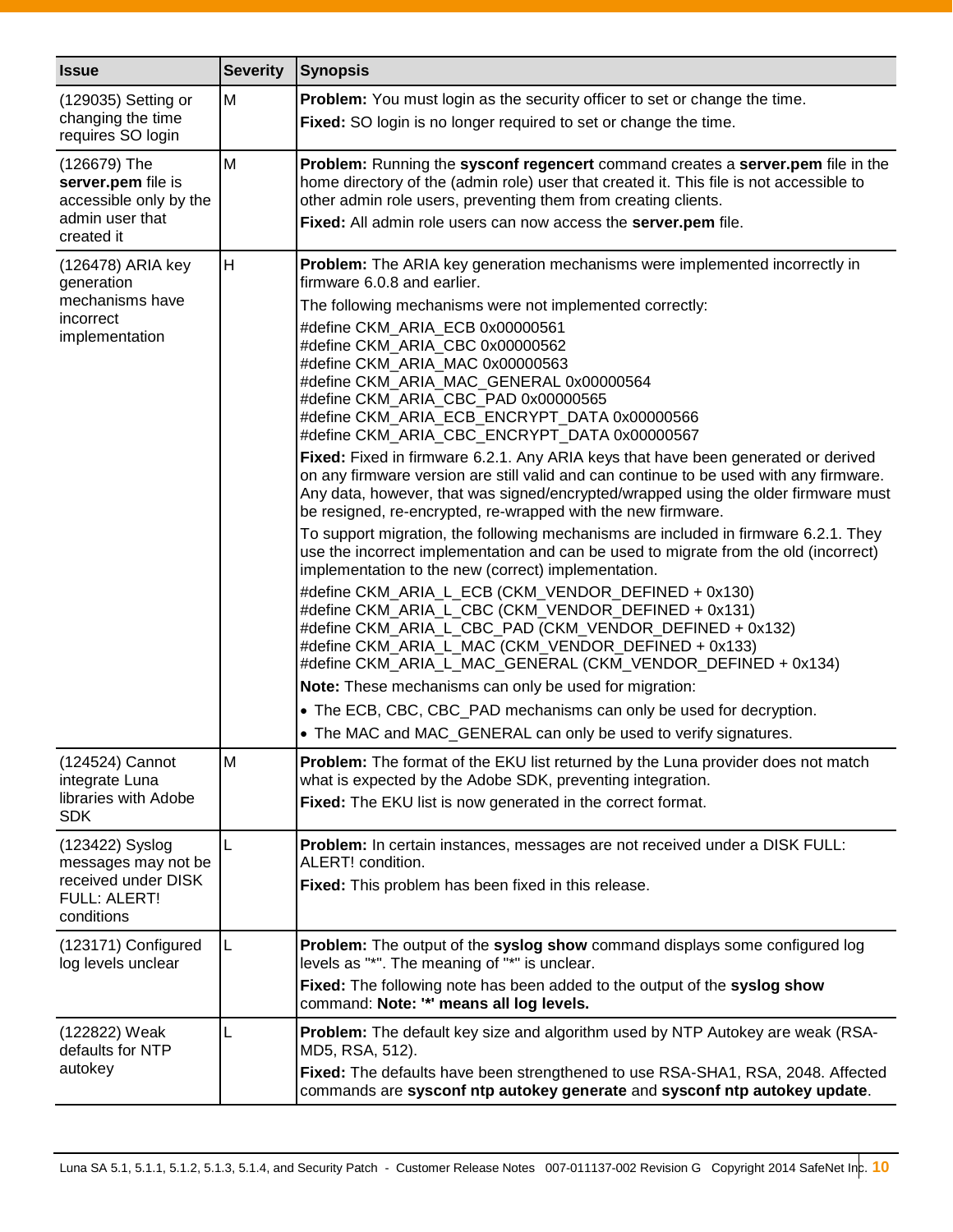| <b>Issue</b>                                                                         | <b>Severity</b> | <b>Synopsis</b>                                                                                                                                                                                                                                                                                 |
|--------------------------------------------------------------------------------------|-----------------|-------------------------------------------------------------------------------------------------------------------------------------------------------------------------------------------------------------------------------------------------------------------------------------------------|
| (122820) Key<br>generation in HA                                                     | M               | Problem: The methods used to generate keys in an HA environment are slow and<br>need optimization.                                                                                                                                                                                              |
| environment is slow                                                                  |                 | Fixed: The methods have been optimized, resulting in performance improvements.                                                                                                                                                                                                                  |
| (121583) Utilities<br>included with the Luna                                         | L               | Problem: The utilities included with the Luna SA client use dynamic linking, which<br>may result in customers using untested configurations.                                                                                                                                                    |
| SA client use dynamic<br>linking.                                                    |                 | Fixed: The utilities now use static linking, ensuring that all configurations are tested.                                                                                                                                                                                                       |
| (119970) Not all jar<br>files are signed                                             | L               | Problem: Not all of the jar files shipped with the Luna SA client are signed to verify<br>their authenticity.                                                                                                                                                                                   |
|                                                                                      |                 | Fixed: All of the jar files are now signed.                                                                                                                                                                                                                                                     |
| (119379) Slow Java<br>provider certificate<br>validation                             | M               | Problem: Certificate validation using the Java provider is slow.<br>Fixed: Performance has been improved.                                                                                                                                                                                       |
| (119378) jMultitoken<br>key algorithm needs                                          | M               | Problem: jMultitoken does not include DH, ECDH, and ECDHC key derive<br>operations.                                                                                                                                                                                                             |
| enhancement                                                                          |                 | Fixed: jMultitoken now supports DH, ECDH, and ECDHC key derive operations.                                                                                                                                                                                                                      |
| (119072) Manually<br>Zeroized flag not set                                           | M               | Problem: After decommissioning and initializing the Luna SA Manually Zeroized flag<br>is set to Yes. This is incorrect.                                                                                                                                                                         |
| to "No" after<br>decommission                                                        |                 | Fixed: The flag is now reset to No.                                                                                                                                                                                                                                                             |
| (118826) Luna shell                                                                  | L               | Problem: The output from the Luna shell is difficult to understand.                                                                                                                                                                                                                             |
| (lush) output needs<br>improvement                                                   |                 | Fixed: The Luna shell includes numerous changes to make commands clearer and<br>output more meaningful.                                                                                                                                                                                         |
| (113923) Output of<br>hsm factoryReset<br>command says RPV<br>erased, when it is not | M               | Problem: The output of the hsm factory Reset command states that the operation<br>erased the remote PED vector (RPV). The hsm factoryReset command does not<br>erase the RPV.                                                                                                                   |
|                                                                                      |                 | Fixed: The output for the hsm factory Reset command now accurately reports status<br>of remote PED vector.                                                                                                                                                                                      |
| (113797)<br>Performance-based<br>licensing introduced in<br>Luna SA 5.1              | Ć               | Problem: Luna SA 5.1 introduces a new lower-performance variant (Luna SA-1700).<br>High performance versions of Luna SA require the 621-000021-001 Performance<br>Level 15 license.                                                                                                             |
|                                                                                      |                 | <b>Fixed:</b> The high performance license is installed automatically when existing Luna SA<br>5.0 customers upgrade to Luna SA 5.1. To verify that the new license is installed,<br>enter the hsm displayLicenses command. The 621000021-001 Performance level<br>15 license should be listed. |
| (113766) cryptoki.h<br>and examples refer to                                         | L               | Problem: cryptoki.h and examples refer to CK_USHORT, which has been removed<br>from PKCS#11 v2                                                                                                                                                                                                  |
| <b>CK_USHORT</b>                                                                     |                 | Fixed: In the "cryptoki_v2.h" file, "CK_USHORT" is flagged as "deprecated" and so<br>applications that use this type will be warned at compile time. This change will not<br>affect the compiled applications that continue to use CK_USHORT. They will behave<br>as in previous releases.      |
|                                                                                      |                 | The change will only be evident during compilation. If an application continues to use<br>"CK_USHORT", a warning will be displayed at compile time.                                                                                                                                             |
| (110919) PKCS#11<br>version number is<br>incorrectly encoded                         | L               | <b>Problem:</b> The PKCS#11 version number is incorrectly encoded. This breaks any<br>code which checks the version number to determine which API features and<br>behaviors are supported.                                                                                                      |
|                                                                                      |                 | Fixed: The PKCS#11 version number is now encoded correctly.                                                                                                                                                                                                                                     |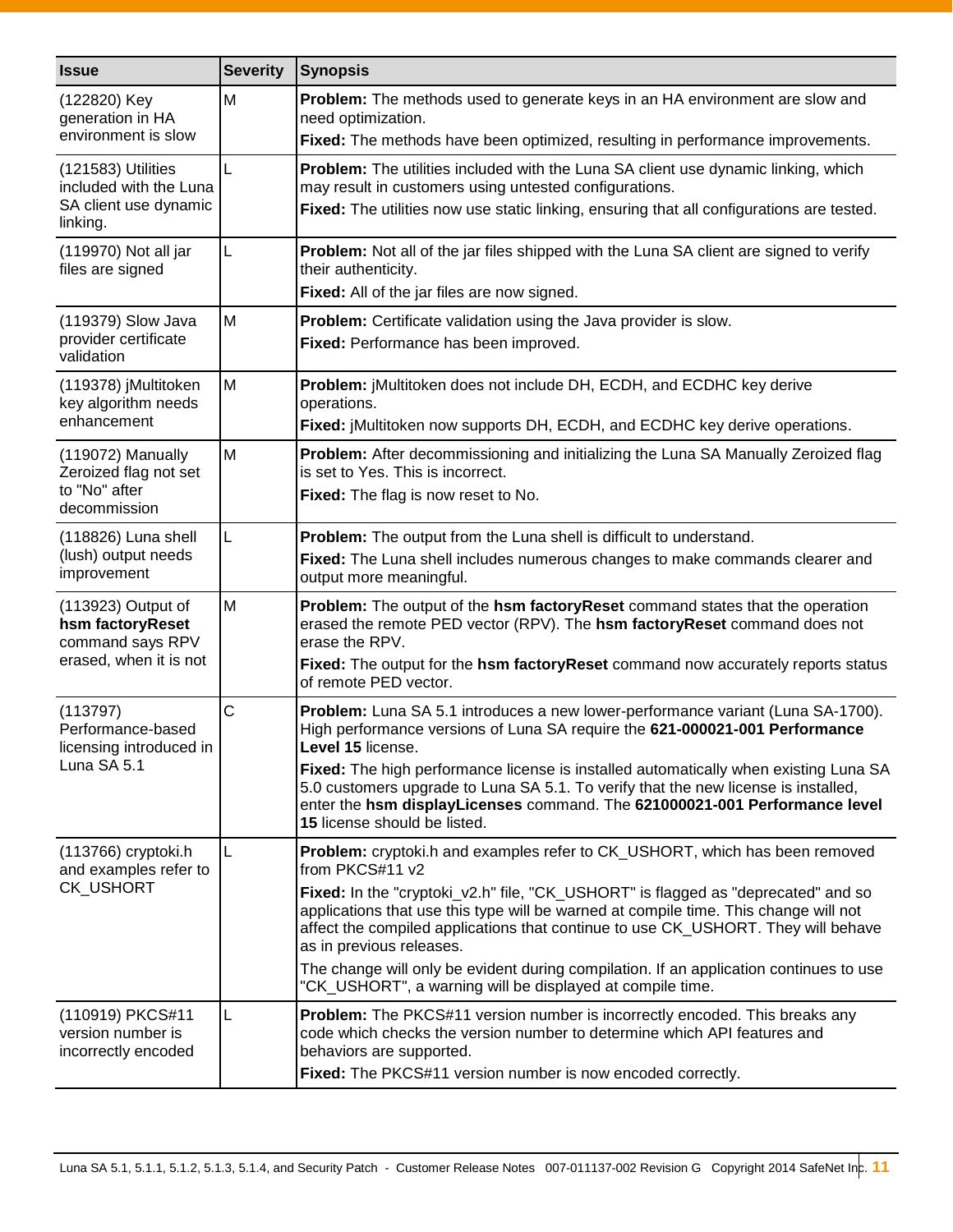| <b>Issue</b>                                                                                                                                   | <b>Severity</b> | <b>Synopsis</b>                                                                                                                                                                                                                                                                                                                                                                                                                                         |
|------------------------------------------------------------------------------------------------------------------------------------------------|-----------------|---------------------------------------------------------------------------------------------------------------------------------------------------------------------------------------------------------------------------------------------------------------------------------------------------------------------------------------------------------------------------------------------------------------------------------------------------------|
| (110913) Library<br>reports errors to stderr                                                                                                   |                 | <b>Problem:</b> Without configuring the system (i.e. accepting the default configuration and<br>not putting in place a NTL configuration) calls to C_Initialize return<br>CKR_UNABLE_TO_CONNECT and also report "Unable to load certificate" to stderr.<br>A library should never report errors to stderr.<br>Fixed: This problem has been fixed in this release.                                                                                       |
| (110755) The<br>LunaProvider.jar file is<br>not sealed.                                                                                        |                 | Problem: The LunaProvider.jar file is not sealed allowing access to package-private<br>methods by declaring a new class inside an existing jar.<br>Fixed: The LunaProvider.jar file is now sealed.                                                                                                                                                                                                                                                      |
| (110737) KSP<br>provider does not<br>support IsEphemeral                                                                                       | M               | Problem: The KSP provider does not support the IsEphemeral operation needed by<br>.NET applications.<br>Fixed: KSP now supports IsEphemeral.                                                                                                                                                                                                                                                                                                            |
| (110459) jMultitoken<br>does not support<br>signature verification                                                                             | M               | Problem: jMultitoken does not support signature verification.<br>Fixed: Two checkboxes have been added under Test Type: "sign" and "verify". These<br>checkboxes are only enabled when Signature is selected. At least one of these must<br>be selected before the Signature test is started. When both "sign" and "verify" are<br>selected, the whole sign+verify sequence is counted as one operation for the<br>purposes of the performance display. |
| (109460) Help text for<br>sysconf command<br>does not differentiate<br>between regenCert<br>and hwRegenCert                                    | L               | Problem: Help text for sysconf command does not differentiate between regenCert<br>and hwRegenCert<br>Fixed: Help now reads as follows:<br>Name<br>(short)<br>Description<br>regenCert<br>Generate Server Certificate In Software<br>$\mathsf{r}$                                                                                                                                                                                                       |
| (107982) Poor<br>SHA384withECDSA<br>signing performance<br>when using the Java<br>provider                                                     | H               | hwRegenCert<br>Generate Server Certificate In Hardware<br>h.<br>Problem: The ECDSA signing performance is poor when using the<br>SHA384 with ECDSA algorithm through the Java provider.<br>Fixed: The non-sensitive ECDSA parameters are now cached, resulting in<br>performance that lies within the expected target range.                                                                                                                            |
| (104849) HA auto -<br>reconnect interval is<br>not configurable                                                                                | M               | <b>Problem:</b> The HA auto-reconnect interval is hardcoded at 60 seconds.<br>Fixed: You can now use the vtl haadmin command to set the HA reconnect interval<br>to a value between 60 and 1200 seconds.                                                                                                                                                                                                                                                |
| (104848) HA standby<br>members should not<br>be used until all non-<br>standby members<br>have failed.                                         | L               | Problem Standby members in an HA group should not be used until all non-standby<br>members have failed.<br>Fixed: Standby members in an HA group are not used until all non-standby members<br>have failed. When a non-standby member returns, the standby is dropped. All writes<br>go to every member, but reads only go to non-standbys.                                                                                                             |
| (101700) Using the<br>Close Access API to<br>close a session<br>opened with another<br>client may cause<br>"Session Handle<br>Invalid" message | M               | <b>Problem:</b> If you open a session on slot n using client 1, use client 2 to close the client<br>1 session using the close access API, and then use client 3 to open another session<br>on slot n with a new APP ID, login will fail with a "Session Handle Invalid" message.<br>Fixed: The close access API now removes all session handles.                                                                                                        |
| (101613) Cannot<br>Import/export<br>appliance<br>configuration data<br>to/from Luna Remote<br>Backup HSM.                                      | H               | Problem: Cannot import/export appliance configuration data to/from Luna Remote<br><b>Backup HSM</b><br>Fixed: Import/export of appliance configuration data to/from Luna Remote Backup<br>HSM is now supported.                                                                                                                                                                                                                                         |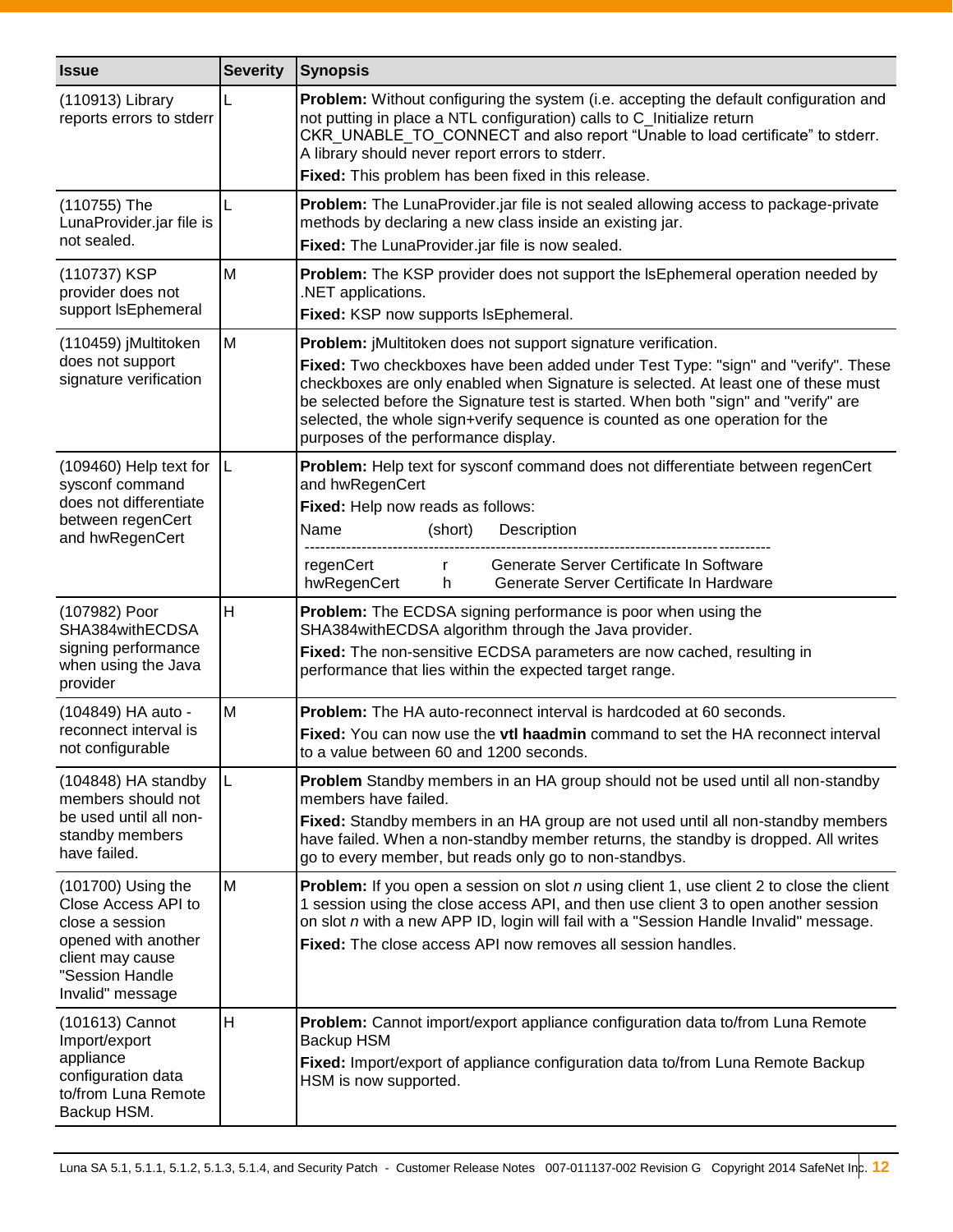| <b>Issue</b>                                                                                                                                     | <b>Severity</b> | <b>Synopsis</b>                                                                                                                                                                                                                                                                                                                                                                                                                                                                                                                                                                                                                       |
|--------------------------------------------------------------------------------------------------------------------------------------------------|-----------------|---------------------------------------------------------------------------------------------------------------------------------------------------------------------------------------------------------------------------------------------------------------------------------------------------------------------------------------------------------------------------------------------------------------------------------------------------------------------------------------------------------------------------------------------------------------------------------------------------------------------------------------|
| (101301) HA sync of<br>3rd member clones<br>the keys properly but<br>client vtl gives error of<br>sync not completed                             | L               | <b>Problem:</b> In a 3-member HA group, when attempting to synchronize device C where<br>devices A and B are already in sync, device A syncs to device C, then device B tries<br>to sync with objects that now already exist from the synchronization with device A.<br>The vtl error message LUNA_RET_OH_OBJECT_ALREADY_EXISTS", 68610<br>decimal is displayed.<br>Fixed: This problem has been fixed in this release.                                                                                                                                                                                                               |
| (101285) Setting<br>SNMP trap causes<br>firewall block of SNMP<br>port 161                                                                       | L               | <b>Problem:</b> Setting the SNMP trap causes the firewall to block of SNMP port 161.<br>Fixed: This problem has been fixed in this release.                                                                                                                                                                                                                                                                                                                                                                                                                                                                                           |
| (101190) uninstall.sh<br>script doesn't uninstall<br>JSP and SDK if<br>uninstall script issued<br>not from<br>/usr/lunasa/bin on<br>linux client | M               | Problem: The uninstall.sh script on the linux client did not uninstall JSP and SDK if<br>issuing uninstall script from any location other than /usr/lunasa/bin.<br>Fixed. This problem has been fixed in this release.                                                                                                                                                                                                                                                                                                                                                                                                                |
| (101124) HA retry<br>polling applies only to<br>HSM that were<br>running at application<br>startup.                                              | L               | <b>Problem:</b> HA retry polling is done only for the Luna SA HSMs in the HAgroup that are<br>up and running at application start.<br>Fixed: The HA retry count has been changed from 500 (20 second intervals) to<br>infinite so that if a Luna HSM in the HA group restarts after application startup, it will<br>be included in the retry polling.                                                                                                                                                                                                                                                                                 |
| (99914) Client<br>installers do not install<br>all available Java<br>samples                                                                     | M               | Problem: All of the available Java samples are not installed by some client installers.<br>Fixed: All of the client installers now install all of the available Java samples.                                                                                                                                                                                                                                                                                                                                                                                                                                                         |
| (99902) LunaProvider: L<br>PriorityWrap sample<br>app causes JVM<br>segfault                                                                     |                 | <b>Problem:</b> The PrivateWrap Java sample app crashes the JVM when it's run against<br>an HSM without the key wrapping capability. It should fail, but in a more controlled<br>way.<br>Fixed: This problem has been fixed in this release.                                                                                                                                                                                                                                                                                                                                                                                          |
| (99822) Unexpected<br>ShortBufferException<br>in JMultitoken for RSA<br>OAEP 8k key cipher                                                       | M               | Problem: Get an Unexpected ShortBuffer exception trying to run RSA OAEP<br>encryption with 1 thread for an 8K key size data size = 16 bytes. This is a Java<br>message, not from the crypto library or the device. The C multitoken tool performs the<br>same operation successfully.<br>Fixed: This problem has been fixed in this release.                                                                                                                                                                                                                                                                                          |
| (99260) Java key<br>generators should<br>provide valid default<br>key parameters                                                                 | L               | <b>Problem:</b> Many of our Java key generators do not supply a default set of initialization<br>parameters. When someone tries to use an uninitialized generator, they will get an<br>exception of some kind. The Java crypto spec has this to say:<br>"In case the client does not explicitly initialize the KeyGenerator (via a call to an init<br>method), each provider must supply (and document) a default initialization."<br>The classes that are affected are:<br>• all subclasses of LuneKeyGeneratorSecret<br>• LunaKeyPairGeneratorDh<br>• LunaKeyPairGeneratorEc<br>Fixed: This problem has been fixed in this release. |
| (98835) Enhanced<br>logging of more<br>events: impending<br>NTLS certificate expiry                                                              | M               | Problem: Syslog does not include messages regarding the operational status and<br>state of the NTLS certificate.<br>Fixed: Syslog messages are now generated for the NTLS certificate monitor.                                                                                                                                                                                                                                                                                                                                                                                                                                        |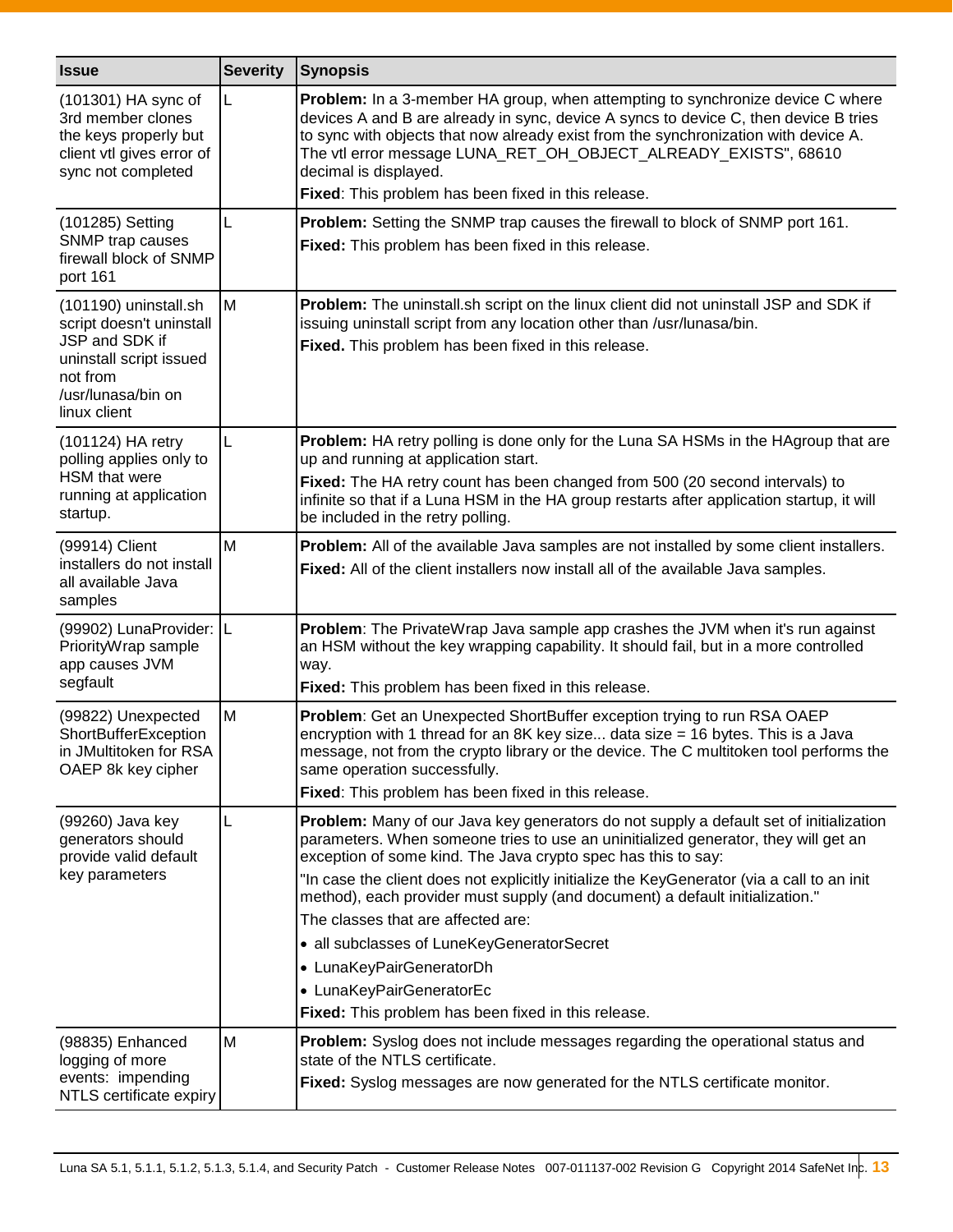| <b>Issue</b>                                                                                               | <b>Severity</b> | <b>Synopsis</b>                                                                                                                                                                                                                                                                                           |
|------------------------------------------------------------------------------------------------------------|-----------------|-----------------------------------------------------------------------------------------------------------------------------------------------------------------------------------------------------------------------------------------------------------------------------------------------------------|
| (98828) Strengthened<br>SNMP traps by<br>removing V2<br>parameters                                         | L               | Problem: SNMP trap parameters for the sysconf snmp trap set command include<br>v2 options. Traps should always be sent in V3 format.<br>Fixed: This problem has been fixed in this release.                                                                                                               |
| (98785) Corrected<br>DSA tools to allow<br>migration from SA 4.x<br>to $SA$ 5. $x$                         | M               | Problem: Luna SA 4 DSA tools fail on Luna SA 5.<br>Fixed: This problem has been fixed in this release.                                                                                                                                                                                                    |
| (96130) Added ability<br>to backup PKI bundle<br>partitions via the<br>remote backup feature               | M               | Problem: Cannot use remote backup to backup to a G5 PKI token partition.<br>Fixed: This problem has been fixed in this release.                                                                                                                                                                           |
| (96051) Return of<br>configuration settings<br>to factory state made<br>more extensive.                    | M               | Problem: Several configuration attributes do not get reset to their default values when<br>the sysconf config factoryReset command is executed.<br>Fixed: A complete factory reset requires using the sysconf config factoryReset and<br>hsm factoryReset commands. See the Luna SA 5.1 Help for details. |
| (95822) NTLS keys-in- M<br>hardware feature more<br>resilient after<br>appliance restart.                  |                 | Problem: NTLS restart following an appliance reboot generates an<br>RC_SOCKET_ADDRESS_IN_USE error.<br>Fixed: This problem has been fixed in this release.                                                                                                                                                |
| (95540) Extraneous<br>message file log<br>entries                                                          | L               | <b>Problem:</b> The messages file contains extraneous (for example, login time out)<br>messages.<br>Fixed: This problem has been fixed in this release.                                                                                                                                                   |
| (94993) Client installer M<br>prompts for reboot<br>when additional<br>components are not<br>yet installed |                 | Problem: When installing the client, if you choose to install more than one<br>component, the installer prompts you to reboot after the client is installed. If you do<br>reboot, the other items you selected are not installed.<br>Fixed: This problem has been fixed in this release.                  |
| (94426) Cannot<br>specify label during vtl<br>backup token init                                            | L               | Problem: There is no option in the vtl backup token init command to specify a label.<br>Fixed: This problem has been fixed in this release.                                                                                                                                                               |
| (93576) Restoring<br>large objects from the<br>Luna Remote Backup<br>HSM fails.                            |                 | Problem: Restoring large objects from a Luna G5 remote backup HSM fails with a<br>LUNA_RET_DEVICE_ERROR.<br>Fixed: This problem has been fixed in this release.                                                                                                                                           |
| (91914) Remote PED<br>requires both<br>interfaces to have<br>static IP addresses                           | M               | <b>Problem:</b> Remote PED requires both interfaces to have static IP addresses<br>Fixed: This problem has been fixed in this release. Remote PED no longer requires<br>both interfaces to have static IP addresses.                                                                                      |
| (90668) vtl haadmin<br>subcommands are<br>case sensitive                                                   | L               | Problem: All subcommands under vtl haadmin are case sensitive, affecting usability.<br>Fixed: This problem has been fixed in this release. The subcommands are no longer<br>case sensitive.                                                                                                               |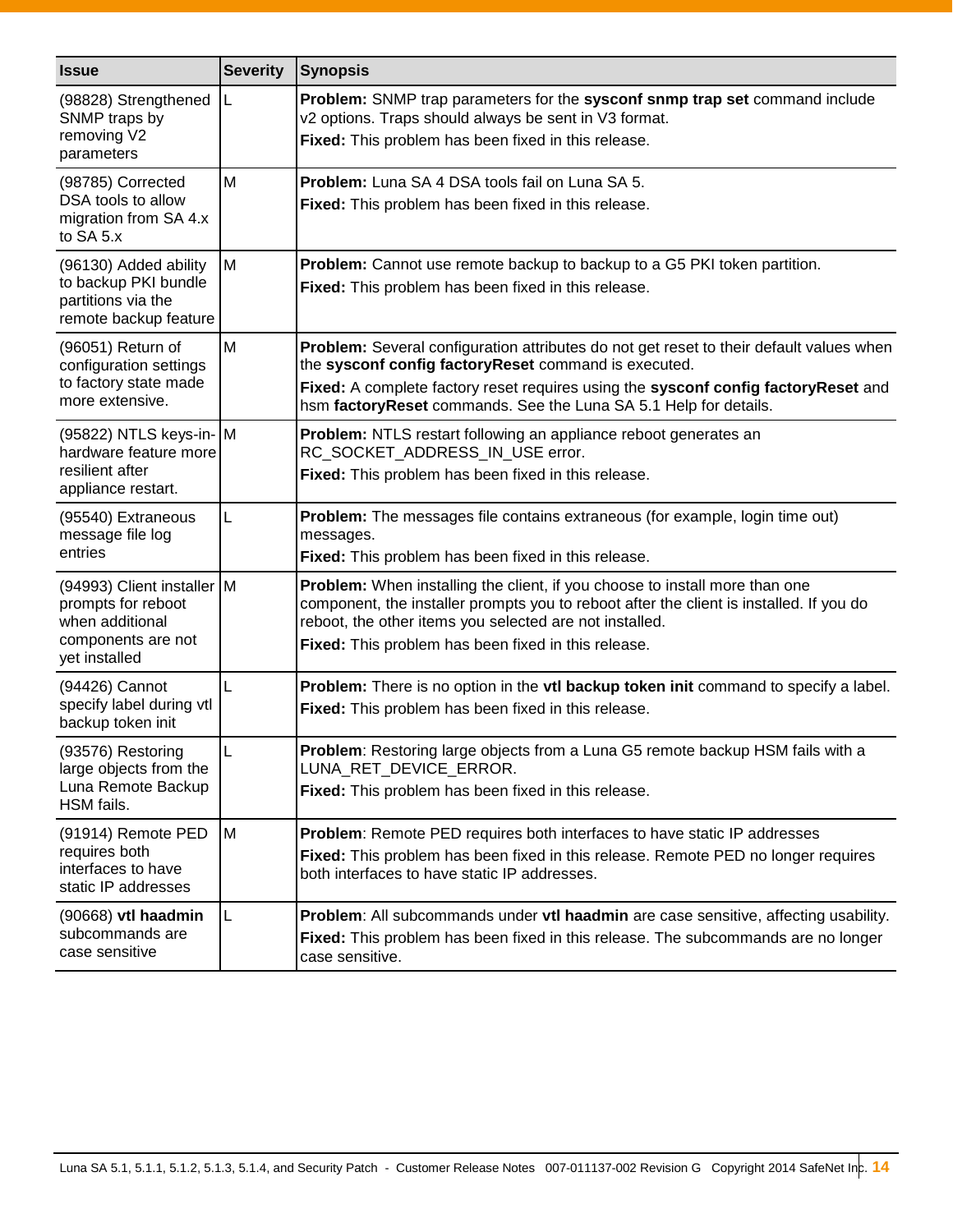| <b>Issue</b>                                                                | <b>Severity</b> | <b>Synopsis</b>                                                                                                                                                                                                                                                                                                                                                                                                                                                 |
|-----------------------------------------------------------------------------|-----------------|-----------------------------------------------------------------------------------------------------------------------------------------------------------------------------------------------------------------------------------------------------------------------------------------------------------------------------------------------------------------------------------------------------------------------------------------------------------------|
| (88308) Java provider<br>KeyFactory classes<br>are limited                  |                 | Problem: Wider support required for Java provider KeyFactory classes.<br>Fixed: The Java provider now supports KeyFactory classes for the following key<br>types:<br>• DH (KeyFactory)<br>• DSA (KeyFactory)<br>• RSA (KeyFactory) Generic/AES/ARIA (SecretKeyFactory)<br>• DES (SecretKeyFactory)<br>• DES3 (SecretKeyFactory)                                                                                                                                 |
| (88307) Partition<br>backup procedure<br>requires improvement               |                 | <b>Problem:</b> The partition backup procedure is cumbersome and requires improvement.<br><b>Fixed:</b> The procedure has been streamlined. Refer to the Luna SA 5.1 Help for<br>details.                                                                                                                                                                                                                                                                       |
| (73481) Java samples<br>do not include an<br>ECDSA example                  |                 | Problem: Java code samples do not include an ECDSA example.<br><b>Fixed:</b> The Java samples now include an ECDSA signature example.                                                                                                                                                                                                                                                                                                                           |
| (24195) Java<br>applications cannot<br>reinitialize the cryptoki<br>library | M               | <b>Problem:</b> Cannot use a Java application to reinitialize the cryptoki library.<br><b>Fixed:</b> The closeAllSessions method now invalidate the master session on a slot as<br>well. A new method, LunaSlotManager.reinitialize() has been added that does all the<br>Finalize/Init/close-sessions steps. This method also invalidates any LunaTokenObject<br>objects that refer to session objects on the HSM which were removed during the<br>C Finalize. |

## <span id="page-14-0"></span>Known issues

The following tables list the known issues at time of release. Separate tables are provided for release 5.1 and release 5.1.1. Workarounds are provided where available. See ["Issue severity"](#page-6-1) on page [7](#page-6-1) for a description of the severity code assigned to an issue.

#### **Known issues in the Luna SA 5.1.1 client patch**

| <b>Issue</b>                                                                         | <b>Severity</b> | <b>Synopsis</b>                                                                                                                                                                                                                           |
|--------------------------------------------------------------------------------------|-----------------|-------------------------------------------------------------------------------------------------------------------------------------------------------------------------------------------------------------------------------------------|
| (153576) Intermittent<br>faults when stopping<br>or starting NTLS on an<br>HA member | M               | <b>Problem:</b> Very rarely, a segmentation fault, broken pipe, or application exit may occur<br>when stopping or starting NTLS on an HA member.<br><b>Workaround: None.</b>                                                              |
| (153569) Extraneous<br>information displayed                                         | M               | <b>Problem:</b> The ckdemo HA Status option (option 52) displays extraneous information.<br>For example:                                                                                                                                  |
| by ckdemo HA Status                                                                  |                 | Enter your choice: 52                                                                                                                                                                                                                     |
| option (option 52)                                                                   |                 | HA group 1150485010 status<br>HSM 224213213691 - CKR_UNKNOWN (extraneous information)<br>HSM 150485010 - CKR OK<br>HSM 150576010<br>- CKR OK<br>Status: Doing great, no errors (CKR_OK)<br>Workaround: Ignore the extraneous information. |
| (153052)                                                                             | M               | <b>Problem:</b> The word "not" is erroneously inserted into the following HA log message:                                                                                                                                                 |
| Typographical error<br>changes meaning of<br>HA log message                          |                 | Mon Feb 6 13:08:06 2012 : [6532] HA group: 2150841010 unable to reach member:<br>150576010. Manual Recover or Auto Recovery will not be able to recover this<br>member                                                                    |
|                                                                                      |                 | Workaround: Ignore the word "not" in the log message.                                                                                                                                                                                     |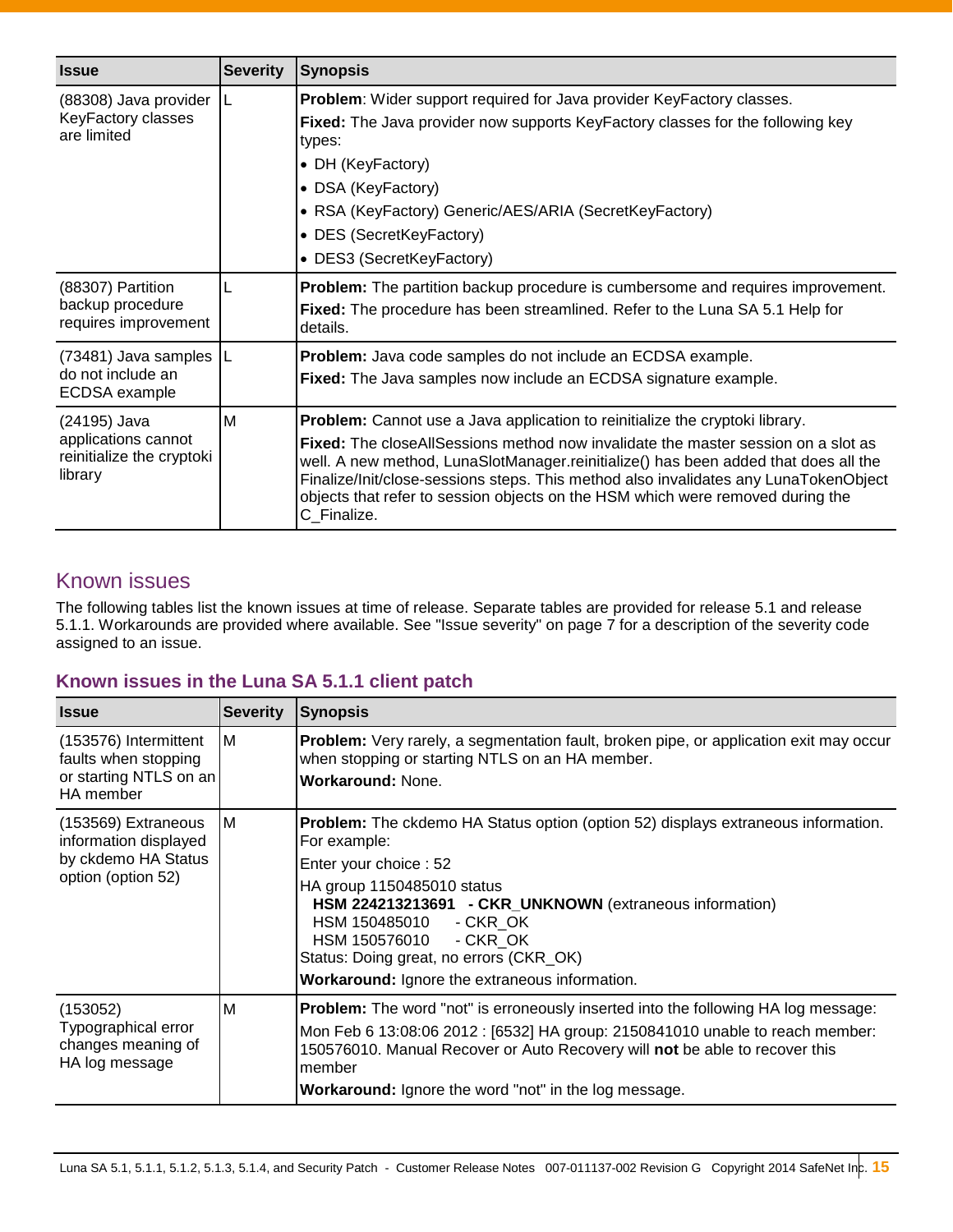| <b>Issue</b>                                                                                           | <b>Severity</b> | <b>Synopsis</b>                                                                                                                                                                                                                                                    |
|--------------------------------------------------------------------------------------------------------|-----------------|--------------------------------------------------------------------------------------------------------------------------------------------------------------------------------------------------------------------------------------------------------------------|
| (153049) Broken pipe<br>error generated by vtl<br>haadmin -show when<br>an HA member goes<br>down.     | M               | <b>Problem:</b> An erroneous Broken Pipe error is displayed by the vtl haadmin -show<br>command if one of the HA members becomes unavailable.<br><b>Workaround:</b> None. This error message can be ignored. This issue will be addressed<br>lin a future release. |
| (152642) Deleting the<br>HA group does not<br>delete HA entries in<br>the client configuration<br>file | ΙM              | <b>Problem:</b> Deleting the HA group does not delete HA entries in the client configuration<br>file.<br><b>Workaround:</b> None. This issue will be addressed in a future release.                                                                                |
| (151071) Certificate<br>autoenrollment fails<br>when using KSP with<br>OCSP.                           | ΙM              | <b>Problem:</b> Certificate autoenrollment fails when using KSP with OCSP.<br>Workaround: None. This issue will be addressed in a future release.                                                                                                                  |

## **Known issues in Luna SA 5.1**

| <b>Issue</b>                                                                                                                      |   | <b>Severity Synopsis</b>                                                                                                                                                                                                                                                                                                                                                                                                                                                                                                |  |
|-----------------------------------------------------------------------------------------------------------------------------------|---|-------------------------------------------------------------------------------------------------------------------------------------------------------------------------------------------------------------------------------------------------------------------------------------------------------------------------------------------------------------------------------------------------------------------------------------------------------------------------------------------------------------------------|--|
| (152754) The user<br>delete and user role<br>delete commands do not<br>request confirmation<br>before deleting a<br>user/role     | M | Problem: The user delete and user role delete commands perform the requested<br>operation without first requesting confirmation. This may result in accidental deletion<br>of a user or role.<br>Workaround: Use caution when using these commands to ensure that you do not<br>accidentally delete a user or role. This problem will be fixed in a future release.                                                                                                                                                     |  |
| $(152659)$ The sysconf<br>ntp deleteserver<br>command allows deletion<br>of the NTP psuedo IP<br>(127.127.1.0)                    | M | Problem: If NTP loses synchronization with the remote server, it will synchronize<br>against itself using psuedo IP address 127.127.1.0 until it can start synchronizing<br>with the remote server again. Although you should be prevented from deleting this<br>psuedo IP address, deletion is allowed using the sysconf ntp deleteserver<br>command.<br>Workaround: None. Use caution when using the sysconf ntp deleteserver<br>command to ensure that you do not delete the NTP psuedo IP address<br>(127.127.1.0). |  |
| (152510) The my file<br>delete and my public-<br>key delete commands do<br>not request confirmation<br>before deleting a file/key | M | Problem: The my file delete and my public-key delete commands perform the<br>requested operation without first requesting confirmation. This may result in<br>accidental deletion of a file or key.<br>Workaround: Use caution when using these commands to ensure that you do not<br>accidentally delete a file or key. This problem will be fixed in a future release.                                                                                                                                                |  |
| (150544) SunPKCS11<br>Provider: Bad DSA<br>Signature returns<br>CKR_DEVICE_ERROR                                                  | M | Problem: When the Java SunPKCS11 Provider validates the DSA signatures on the<br>providers listed in the <b>java.security</b> file it encounters a bad signature (S is greater<br>than Q). As a result, the HSM returns a CKR_DEVICE_ERROR, causing a Java<br>exception.<br>Workaround: None. This issue will be resolved in a future release.                                                                                                                                                                          |  |
| $(150533)$ The csp does<br>not allow the firmware to<br>enforce key wrapping                                                      | L | Problem: The csp enforces private key wrapping as not allowable. This prevents<br>using the csp to allow private key wrapping<br>Workaround: None. The csp will be changed in a future release to allow the<br>firmware to enforce key wrapping.                                                                                                                                                                                                                                                                        |  |
| (148292) LunaProvider<br>does not fully support<br>third-party created double<br>length DESede keys                               | M | Problem: DESede keys created using a third-party Java provider are assumed to be<br>24 bytes long, although 16-byte keys are also possible. Attempting to unwrap a 16-<br>byte DESede key onto the HSM using the LunaProvider causes the operation to fail.<br>Workaround: Create a new DESede key which repeats the first 8 bytes in the last 8<br>bytes. For example, a key with the value 12345678ABCDEFGH becomes<br>12345678ABCDEFGH12345678.                                                                      |  |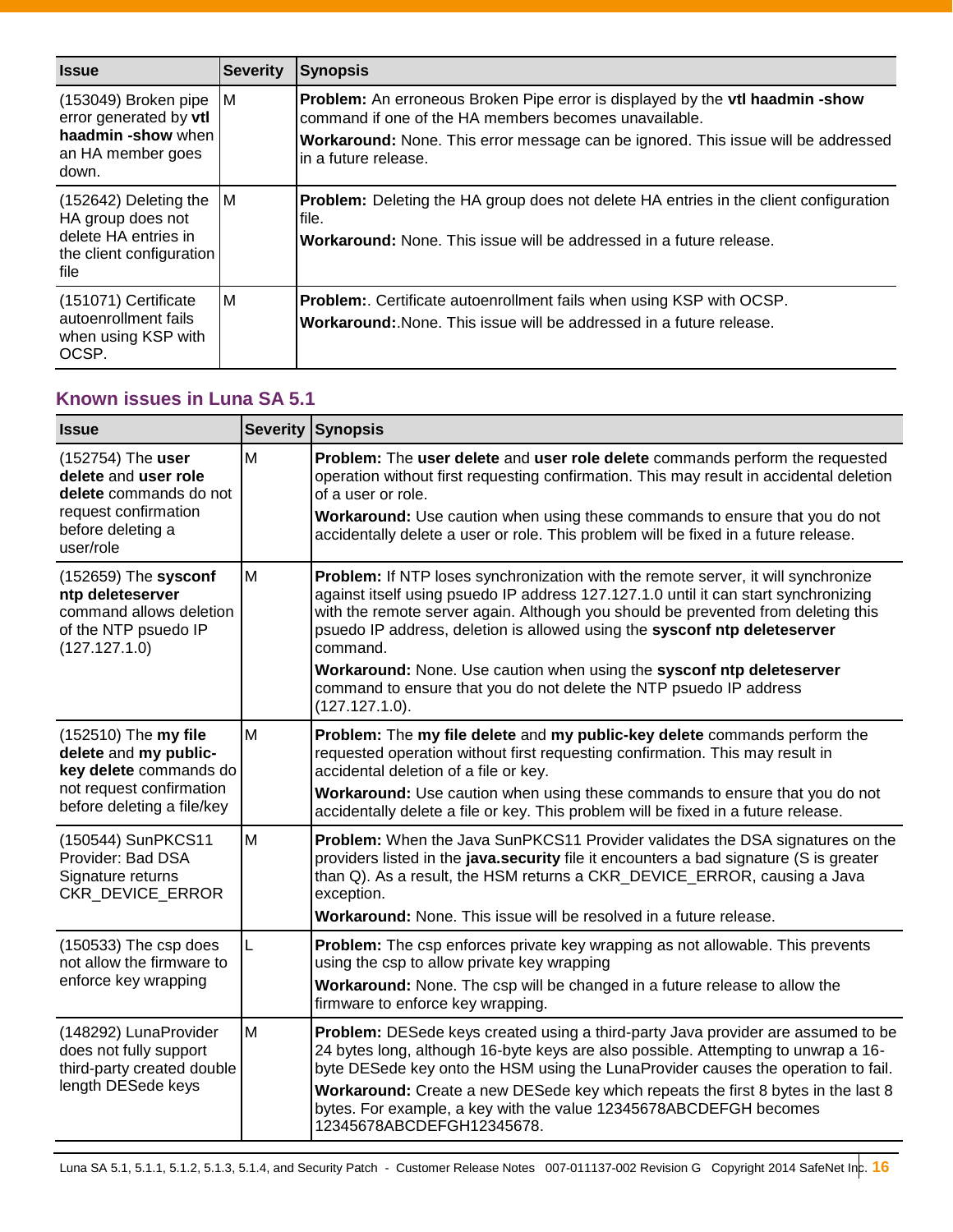| <b>Issue</b>                                                                                                                   |   | <b>Severity Synopsis</b>                                                                                                                                                                                                                                                                                                                                                                                                                                                                                                                                                                                   |  |
|--------------------------------------------------------------------------------------------------------------------------------|---|------------------------------------------------------------------------------------------------------------------------------------------------------------------------------------------------------------------------------------------------------------------------------------------------------------------------------------------------------------------------------------------------------------------------------------------------------------------------------------------------------------------------------------------------------------------------------------------------------------|--|
| (146783) IIS server<br>cannot bind with lunaCSP<br>(Windows 2008 R2 64-<br>bit)                                                | M | <b>Problem: IIS server cannot bind with lunaCSP (Windows 2008 R2 64-bit)</b><br>Workaround: None. This issue will be resolved in a future release.                                                                                                                                                                                                                                                                                                                                                                                                                                                         |  |
| $(144528)$ ECIES does not  H<br>work                                                                                           |   | <b>Problem:</b> ECIES does not work in this release.<br><b>Workaround:</b> None. This issue will be resolved in a future release.                                                                                                                                                                                                                                                                                                                                                                                                                                                                          |  |
| (144389) G5 PKI bundle<br>HA feature does not<br>recover from USB unplug                                                       | L | Problem: If the USB cable connecting a Luna G5 and Luna SA in a PKI bundle HA<br>configuration is disconnected, traffic does not recover when the USB cable is<br>reconnected.<br>Workaround: Restart the client applications.                                                                                                                                                                                                                                                                                                                                                                             |  |
| (144229) Time set using<br>sysconf time does not<br>persist after a power off                                                  | L | <b>Problem:</b> If the time is set using the sysconf time command, and the Luna SA is<br>subsequently powered off, the time set does not persisit when the Luna SA is<br>powered back on.<br>Workaround: None. This issue will be resolved in a future release.                                                                                                                                                                                                                                                                                                                                            |  |
| (142122) RADIUS<br>authentication currently<br>unsupported                                                                     | M | Problem: Although RADIUS user authentication is available in this release, it has<br>not been adequately tested and is therefore not officially supported.<br>Workaround: None. Although you can use the feature, it is unsupported. SafeNet is<br>working to complete verification of the feature in the post-GA timeframe.                                                                                                                                                                                                                                                                               |  |
| $(141370)$ lunash PED key L<br>prompts are unclear for<br>partition backup                                                     |   | <b>Problem:</b> With Luna SA 5.x, When backing up a Luna SA partition you need<br>blue/red/black keys for the HSM partition, and blue/red/black keys for the backup<br>HSM. The prompts within lunash are unclear as to which keys are required at which<br>time.<br>Workaround: None. This issue will be resolved in a future release.                                                                                                                                                                                                                                                                    |  |
| (140653) SIM key<br>migration to Luna SA 5.1<br>requires application of a<br>destructive CUF                                   | H | <b>Problem:</b> SIM key migration from Luna SA 4.x to Luna SA 5.1 does not work using<br>the standard configuration.<br>Workaround: To use SIM key migration on Luna SA 5.1, you must contact Safenet<br>support to receive a destructive CUF that, once applied, enables unmasking.                                                                                                                                                                                                                                                                                                                       |  |
| (138779) Cannot create a M<br>certificate after installing<br>client on Windows 2003<br>(32-bit) or Windows 2008<br>$(64-bit)$ |   | Problem: Attempting to create a certificate after installing the client on Windows<br>2003 (32-bit) or Windows 2008 (64-bit) produces the following error:<br>• Error: Unable to open the SafeNet-INC configuration file for read. Please check<br>your file permissions. The user running vtl must have at least read permissions for<br>the crystoki.ini file. (Usually the Administrator, or someone with Administrator<br>privileges runs vtl.)<br>Workaround: Logout, log back in, and retry.                                                                                                         |  |
| (138363) Luna SA client<br>unable to access more<br>than 16 appliances                                                         | M | <b>Problem:</b> When adding more than 16 appliances to a client, only the first 16 are<br>seen in vtl verify or in ckdemo's list of available slots. In addition, if you add<br>appliances number 17 and 18, and then delete some of the first 16 appliances the<br>additional appliances are still not seen by the client. If those same appliances (17<br>and 18) are deleted and then re-added after deleting lower slot appliances they will<br>be re-added at lower slot numbers and then be able to be accessed by the client.<br>Workaround: None. This issue will be resolved in a future release. |  |
| (137534) Poor signing<br>performance using<br>sha256RSA                                                                        | M | <b>Problem:</b> The signing performance for sha256RSA is slower than the RSA signing<br>performance, by an order of magnitude.<br>Workaround: None. This issue will be resolved in a future release.                                                                                                                                                                                                                                                                                                                                                                                                       |  |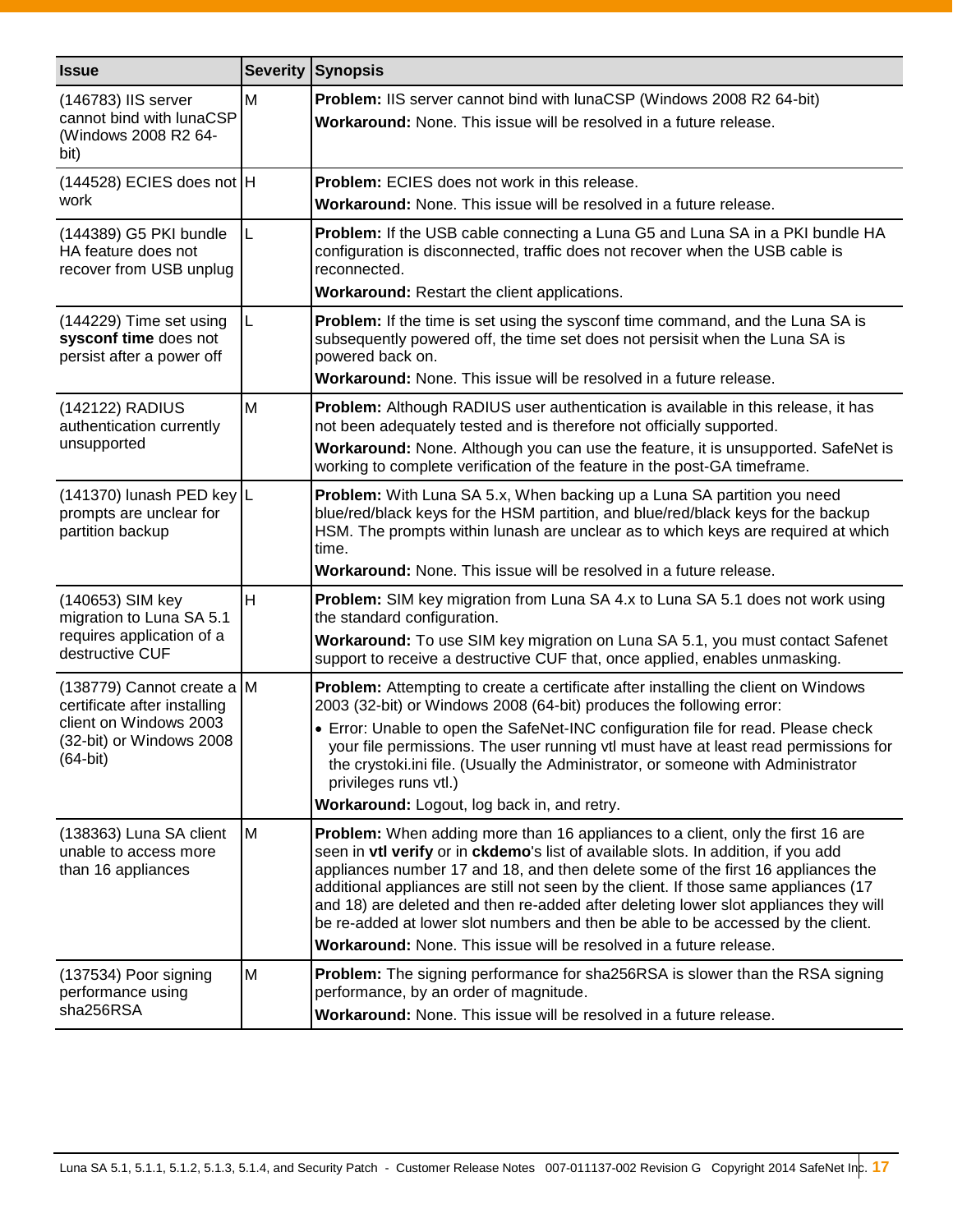| <b>Issue</b>                                                                                        |   | Severity Synopsis                                                                                                                                                                                                                                                                                                                                                                                                                                                                                                                                                                                                                                                                                                                                                                                                                                            |  |
|-----------------------------------------------------------------------------------------------------|---|--------------------------------------------------------------------------------------------------------------------------------------------------------------------------------------------------------------------------------------------------------------------------------------------------------------------------------------------------------------------------------------------------------------------------------------------------------------------------------------------------------------------------------------------------------------------------------------------------------------------------------------------------------------------------------------------------------------------------------------------------------------------------------------------------------------------------------------------------------------|--|
| (137144) LunaProvider:<br>LunaKeyStore doesn't<br>support some JCA<br>features                      | L | <b>Problem:</b> The following methods are not supported by LunaKeyStore:<br>• entryInstanceOf()<br>$\bullet$ getEntry()<br>• load(KeyStore.LoadStoreParameter)<br>$\bullet$ setEntry()<br>• store(KeyStore.LoadStoreParameter)<br>Workaround: None. This issue will be addressed in a future release.                                                                                                                                                                                                                                                                                                                                                                                                                                                                                                                                                        |  |
| (129980) Documentation:  L<br>WebHelp search does<br>not match strings that<br>include "_"          |   | <b>Problem:</b> The WebHelp search function does not match strings that include the "_'<br>(underscore) character. For example, searching for "C_GetFunctionList" will not<br>return any hits, although "GetFunctionList" does.<br>Workaround: If searching for terms that include an underscore, omit the portion of<br>the string that includes the underscore.                                                                                                                                                                                                                                                                                                                                                                                                                                                                                            |  |
| (128393) X9.31 with<br>SHA2 signatures and<br>FIPS 186-3 RSA key<br>generation are not<br>supported | H | Problem: X9.31 with SHA2 signatures and FIPS 186-3 RSA key generation are not<br>supported in this release.<br>Workaround: None. This issue will be addressed in a future release.                                                                                                                                                                                                                                                                                                                                                                                                                                                                                                                                                                                                                                                                           |  |
| (118902) PED client and<br>server startup information<br>is inconsistent                            | L | <b>Problem:</b> The startup information for the PED connection that is logged for the PED<br>client and PED server is not consistent. The client log also contains extraneous<br>information.<br><b>Workaround:</b> None. This issue will be addressed in a future release.                                                                                                                                                                                                                                                                                                                                                                                                                                                                                                                                                                                  |  |
| (99065) Token PKI<br>command result displays<br>incorrect slot number                               | M | Problem: The slot number displayed in PKI command result is always displayed as<br>the actual slot number decreased by 1. See example below.<br>[myluna] lunash:>token pki changepin -s 777002<br>Please type "proceed" to continue, anything else to abort: proceed<br>About to change the partition password *<br>Please pay attention to the PED<br>Please enter the current user challenge:<br>Please enter the new user challenge:<br>Please re-enter the new user challenge:<br>Success changing the user password for the slot 0! SHOULD BE slot 1!<br>Command Result: 0 (Success)<br>Workaround: None. This is working as designed. The logical slot numbers start at<br>zero (0), similar to operating system dialogs that refer to ports (such as Ethernet<br>ports) starting at logical slot zero, which is equivalent to physical slot/device 1. |  |
| (97966) RSA with MGF1<br>is missing from<br>jMultitioken                                            | M | Simply be aware that this is how it works.<br>Problem: RSA with MGF1 algorithms were missing from jMultitoken cross all<br>supported clients.<br>Workaround: RSA with MGF1 is not supported in the jMultitoken tool for this<br>release. The general Luna Java api still supports RSA with MGF1 for key sizes<br>larger than 1024-bit.                                                                                                                                                                                                                                                                                                                                                                                                                                                                                                                       |  |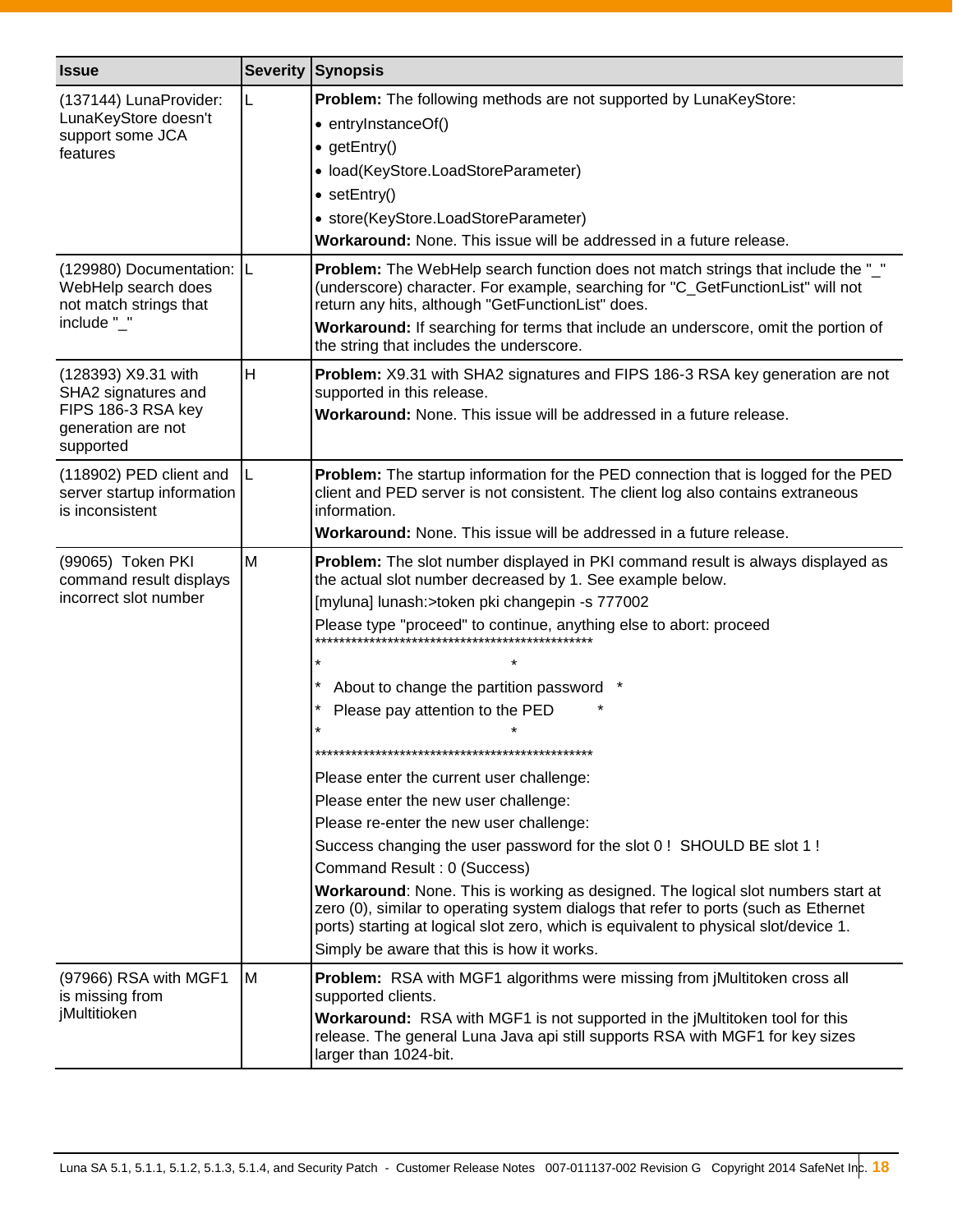| <b>Issue</b>                                                                          |    | <b>Severity Synopsis</b>                                                                                                                                                                                                                                                                               |
|---------------------------------------------------------------------------------------|----|--------------------------------------------------------------------------------------------------------------------------------------------------------------------------------------------------------------------------------------------------------------------------------------------------------|
| $(93128)$ Need large<br>number of threads to<br>push up performance for<br>multitoken | ΙM | <b>Problem:</b> In Luna SA 5.0, in order to reach maximum performance during<br>performance measurement, we need a large number of threads on multitoken<br>(normally 50 or more threads). In previous releases only 10 threads were sufficient to<br>get the system working near maximum performance. |
|                                                                                       |    | <b>Workaround:</b> To ensure maximum performance, ensure that your clients invoke at<br>least 50 threads on the HSM.                                                                                                                                                                                   |

## <span id="page-18-0"></span>Technical Support Information

If you have questions or need additional assistance, contact Technical Support through the listings below:

| <b>Contact method</b>                              | <b>Contact information</b>                                                                                                                                                                                               |                                |  |  |
|----------------------------------------------------|--------------------------------------------------------------------------------------------------------------------------------------------------------------------------------------------------------------------------|--------------------------------|--|--|
| <b>Address</b>                                     | SafeNet, Inc.<br>4690 Millennium Drive<br>Belcamp, Maryland 21017<br><b>USA</b>                                                                                                                                          |                                |  |  |
| <b>Phone</b>                                       | <b>United States</b>                                                                                                                                                                                                     | (800) 545-6608, (410) 931-7520 |  |  |
|                                                    | Australia and New Zealand                                                                                                                                                                                                | +1 410-931-7520                |  |  |
|                                                    | China                                                                                                                                                                                                                    | (86) 10 8851 9191              |  |  |
|                                                    | France                                                                                                                                                                                                                   | 0825 341000                    |  |  |
|                                                    | Germany                                                                                                                                                                                                                  | 01803 7246269                  |  |  |
|                                                    | India                                                                                                                                                                                                                    | +1 410-931-7520                |  |  |
|                                                    | United Kingdom                                                                                                                                                                                                           | 0870 7529200, +1 410 931-7520  |  |  |
| Email                                              | support@safenet-inc.com                                                                                                                                                                                                  |                                |  |  |
| Web                                                | www.safenet-inc.com/Support                                                                                                                                                                                              |                                |  |  |
| <b>Support and</b><br><b>Downloads</b>             | www.safenet-inc.com/Support<br>Provides access to the SafeNet Knowledge Base and quick downloads for various<br>products.                                                                                                |                                |  |  |
| <b>Technical Support</b><br><b>Customer Portal</b> | https://serviceportal.safenet-inc.com<br>Existing customers with a Technical Support Customer Portal account can log in to manage<br>incidents, get the latest software upgrades, and access the SafeNet Knowledge Base. |                                |  |  |

## <span id="page-18-1"></span>Trademarks and Disclaimer

Although we have attempted to make this document as complete, accurate, and useful as possible, we cannot guarantee its contents. Errors or omissions will be corrected, as they are identified, in succeeding releases of the product. Information is subject to change without notice.

Copyright 2014. All rights reserved.

Luna and the SafeNet logos are registered trademarks of SafeNet, Inc.